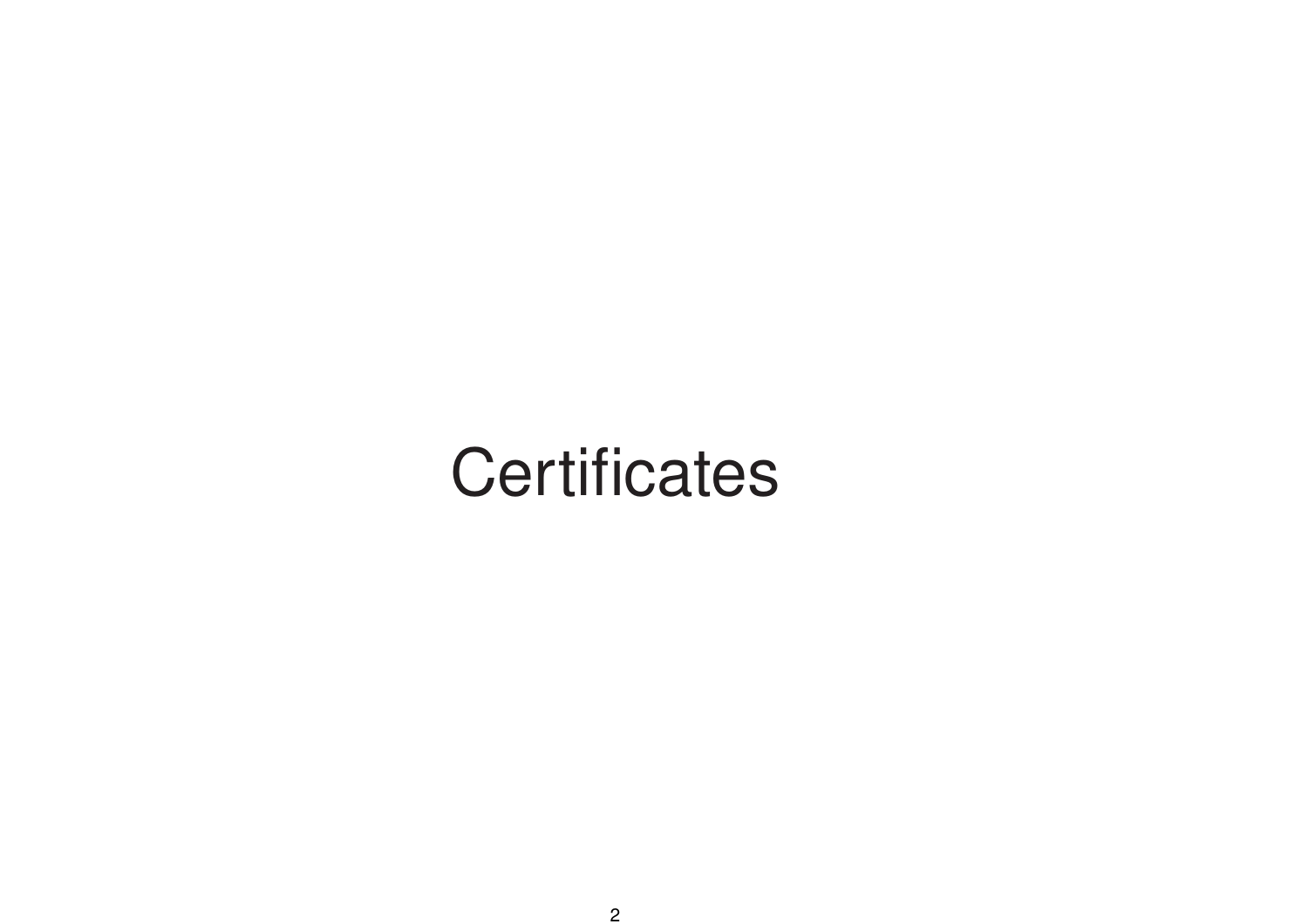Manuel Cuetos Piñón

James Nevin

Matthias Reich-Rohrwig

Azamat Ali

Youness Barakat

Luis Enrique Gutirrez-Dominguez

Mingdu Li

Luis Puyol

Otso Vaaramaki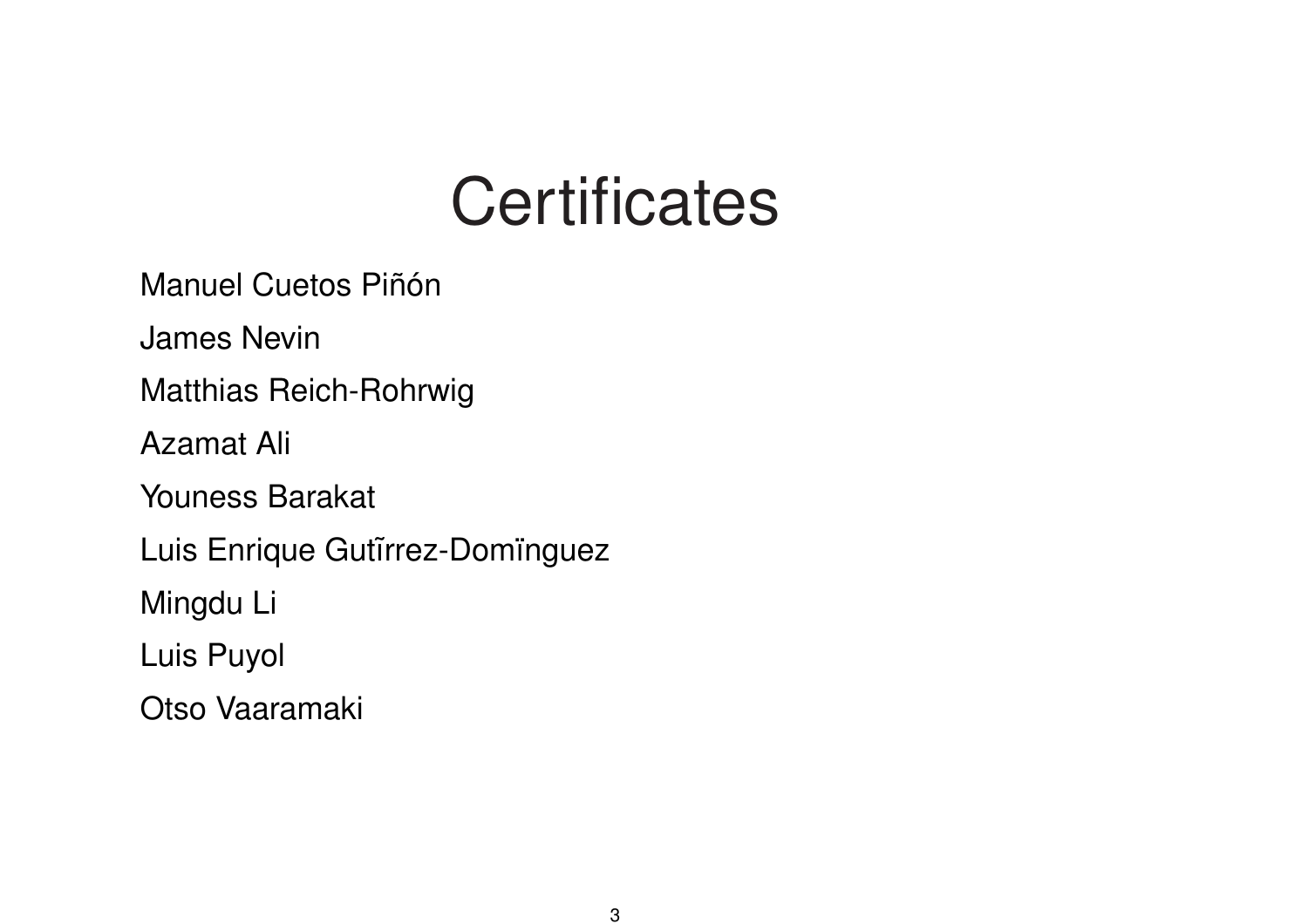Łukasz Stępień

Abdullah Bin Rawshan

Filip Božič

Abylaikhan Dunembay

Nicolae-Cātā linCatalin Ristea

Maria Roncal Salcedo

Mohammad Reza Tavakkoli Moghaddam

Hou Chou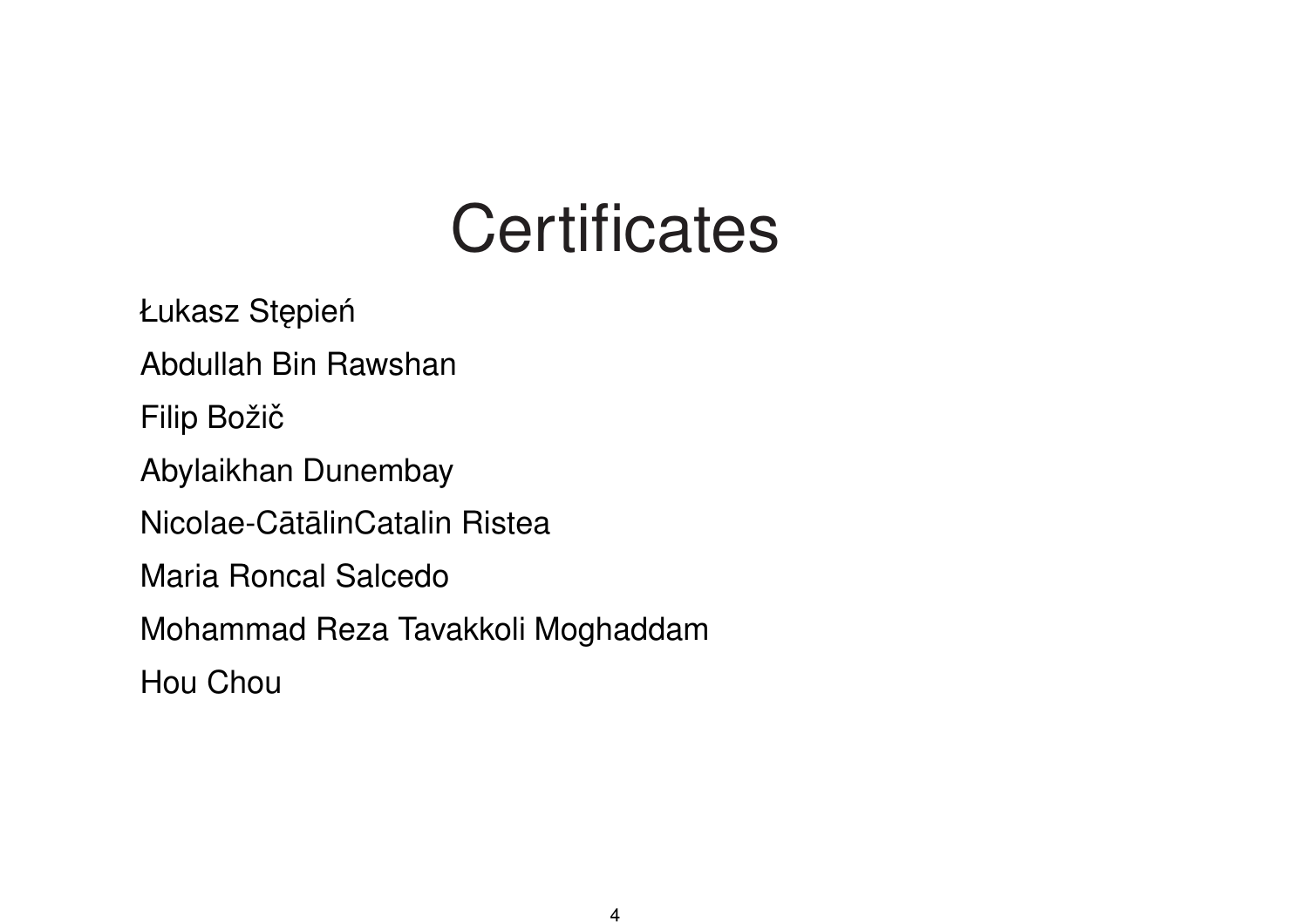Anargyros Oikonomou

Dániel Bezdány

Zhumazhenis Dairabay

Julio Labora

Erik Arakelyan

Arthur Covatti

Angel Prieto De La Cruz

Nurdaulet Akhanov

Daniil Baldouski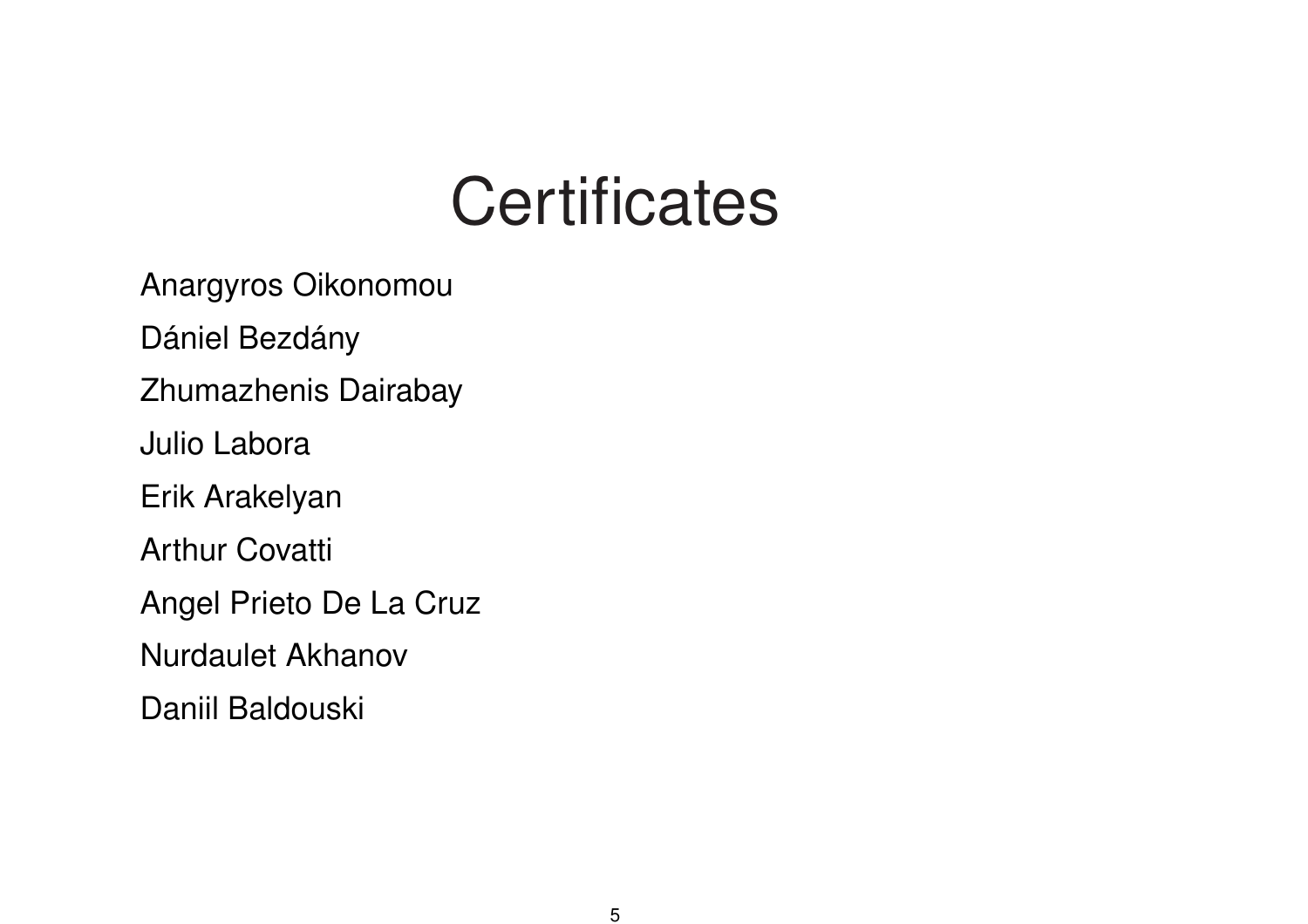Daniel Klingmann Zhenyuan Lu Antonino Sota Muhammad Faikar Mustafidz Al-Habibi Joan Arnalot i Farrís Christian Brand Iiro Kumpulainen Naira Matosyan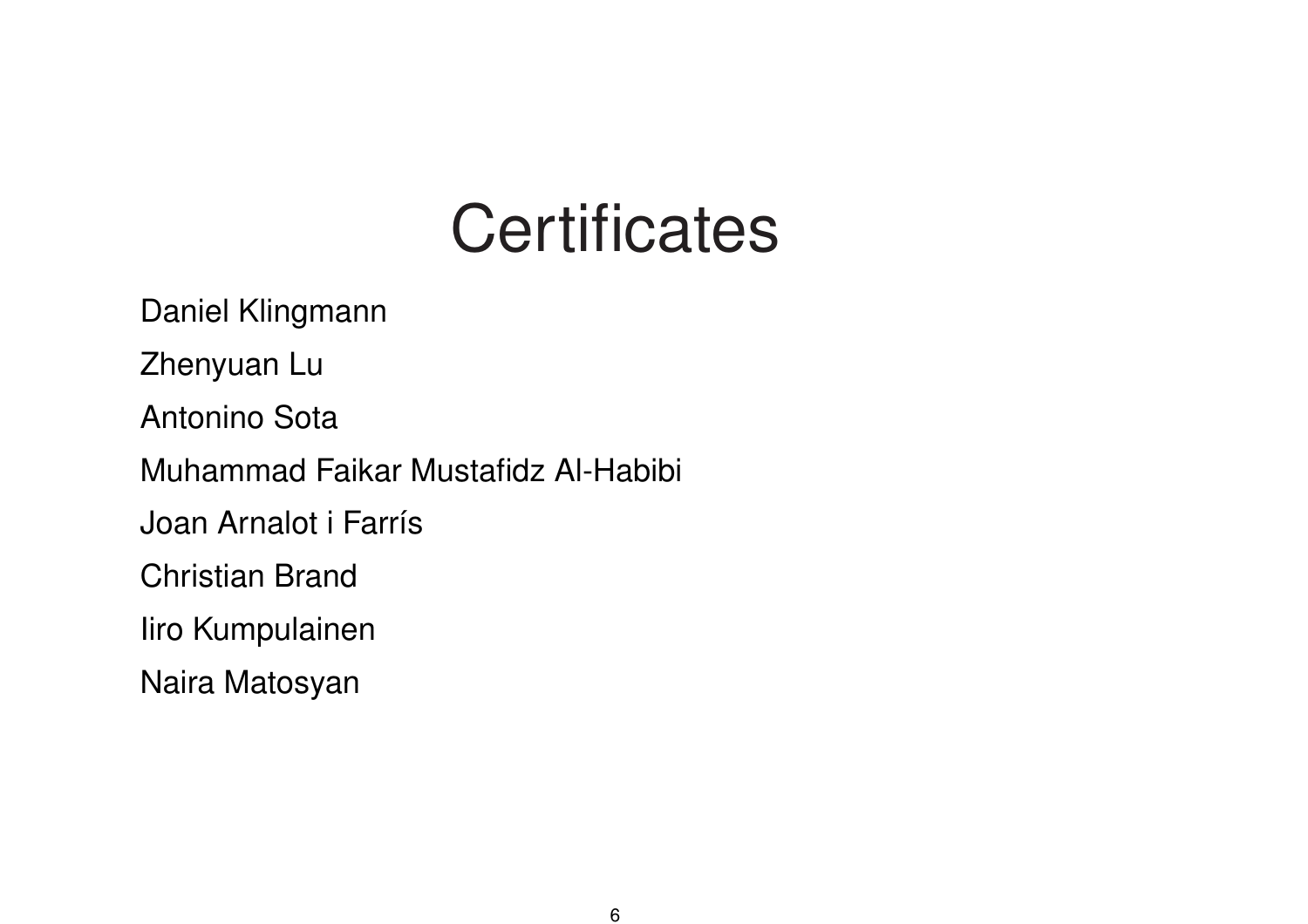Sofïa Garro Taejun Park Ljupcho Petrov Zhao Kuang Tan Konrad von der Gönna Daniel Andrés Ana Karoline Borges Carneiro Kanstantsin Ataryk Juan Carlos Cruz-González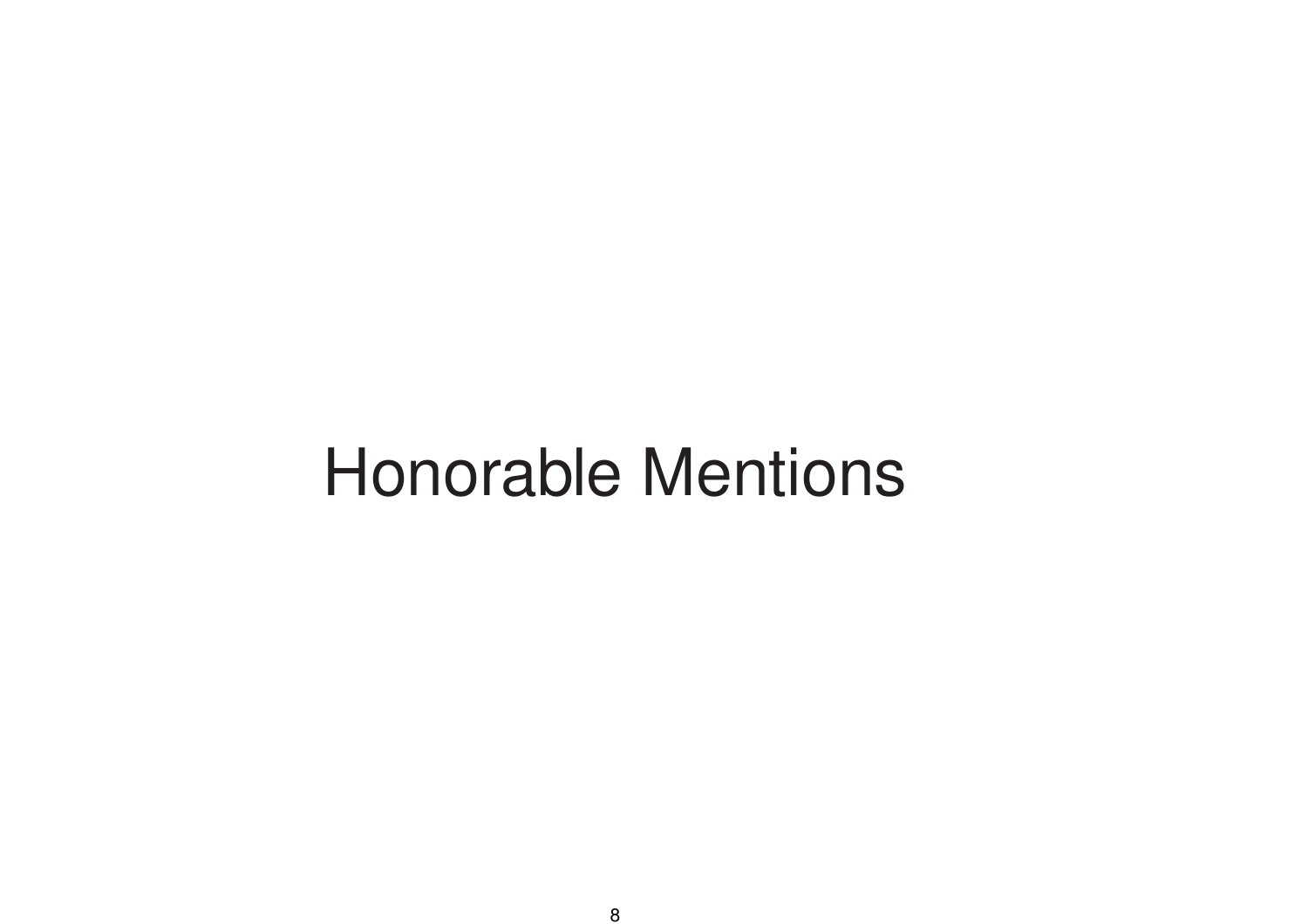Bram van den Heuvel

Simona Veselá

Mieke Wessel

Rostislav Epifanov

Mohammad Mahdi Kazemi Esfeh

Aleksei Miloserdov

Darius Pop

Alexandr Ryzhkov

Rowan Swiers

Živa Urbančič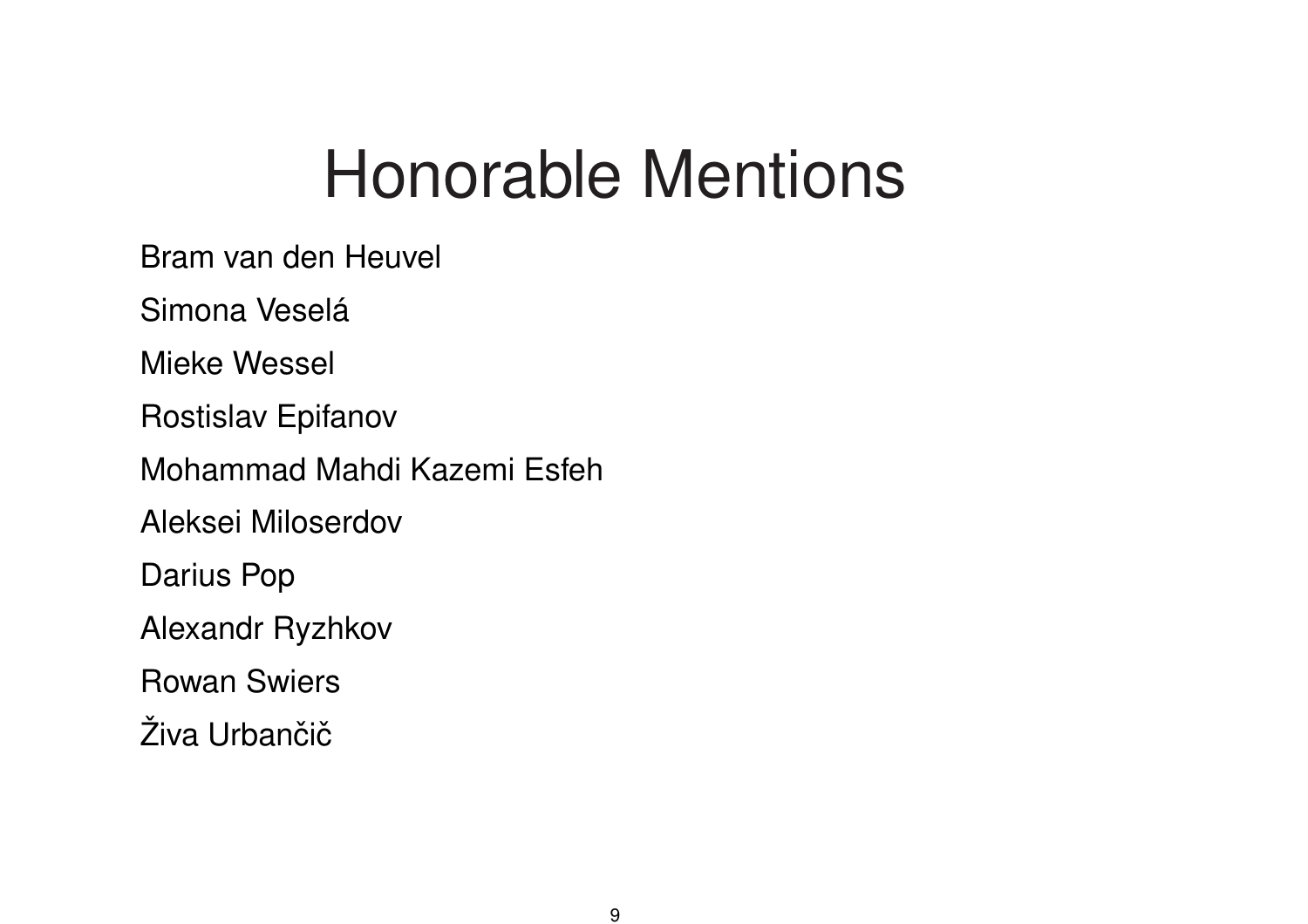Sergey Yurkevich

Sam Adriaensen

Pedro Henrique Alencar Costa

Georgios Kalantzis

Zoltán Nagy-György

Laura Wakelin

Konrad Walkowicz

Yosua Feri Wijaya

Salvador Rodriguez Sanz

Hossein Shokouhizadeh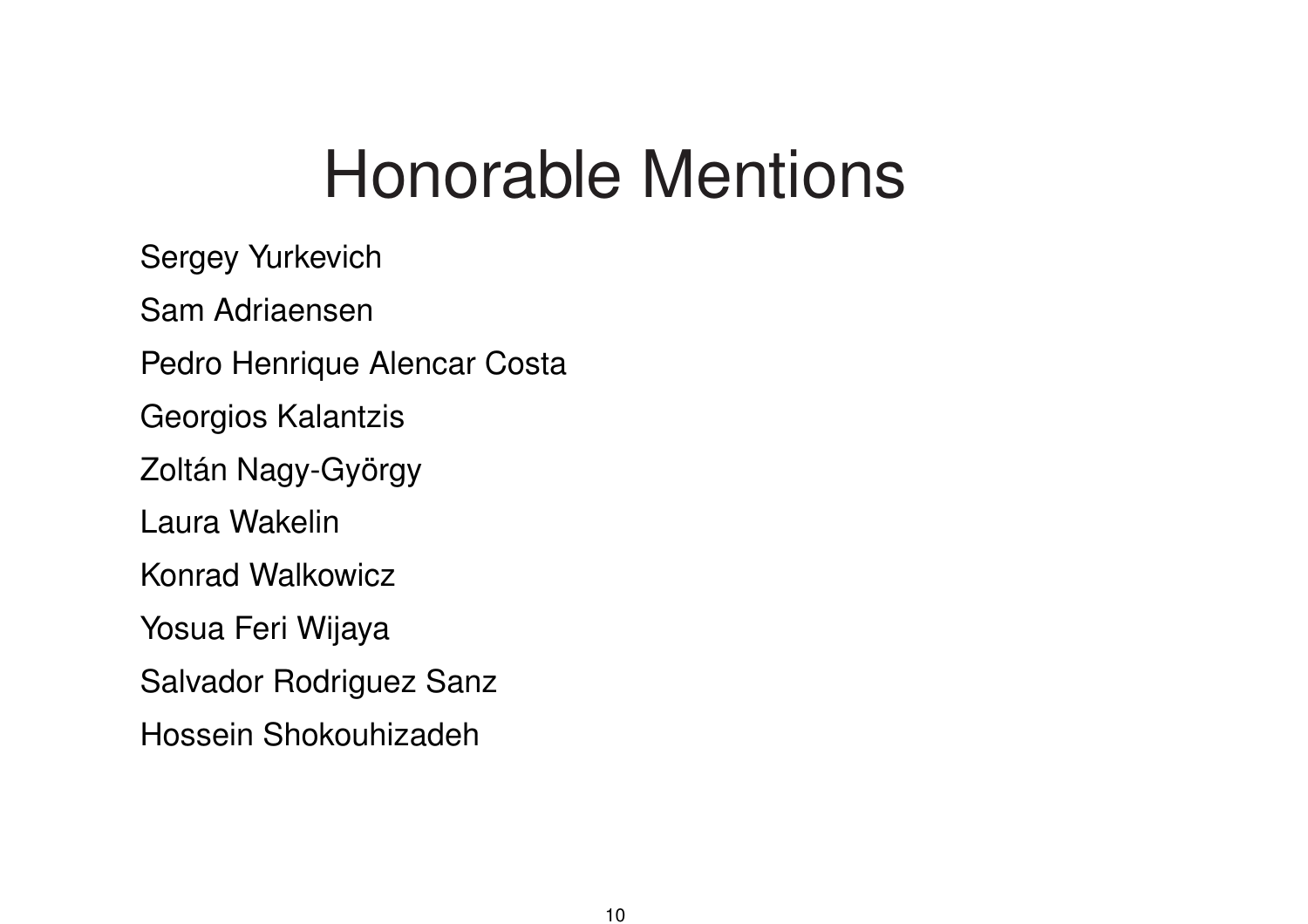Roberto Fratello

Leo Gitin

Sahan Liyanaarachchi

Jasper Van Buul

Izar Alonso Lorenzo

Alimzhan Amanov

Arber Avdullahu

Kristian Vedran Budrovcan

Steven Van Overberghe

Triinu Veeorg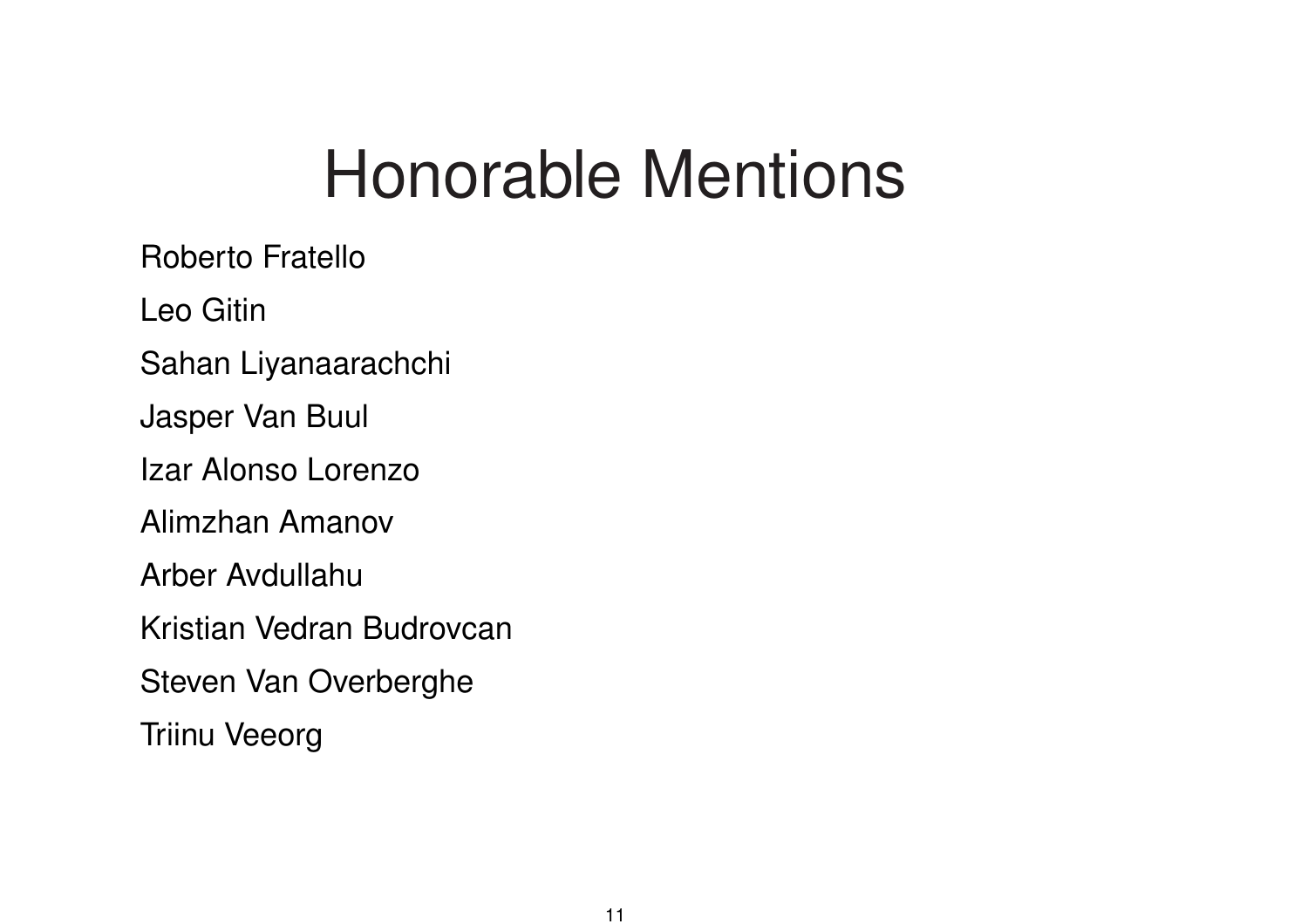Abylaikhan Bozzhigitov

Maksim Geniman

Maryam Nowroozi

Noémie Périvier

Victor-Mihai Talif

Yessenaly Zhangbyrbayev

Didrik Fosse

Lingbo Ji

Matthew Johnson

Petra Stehlik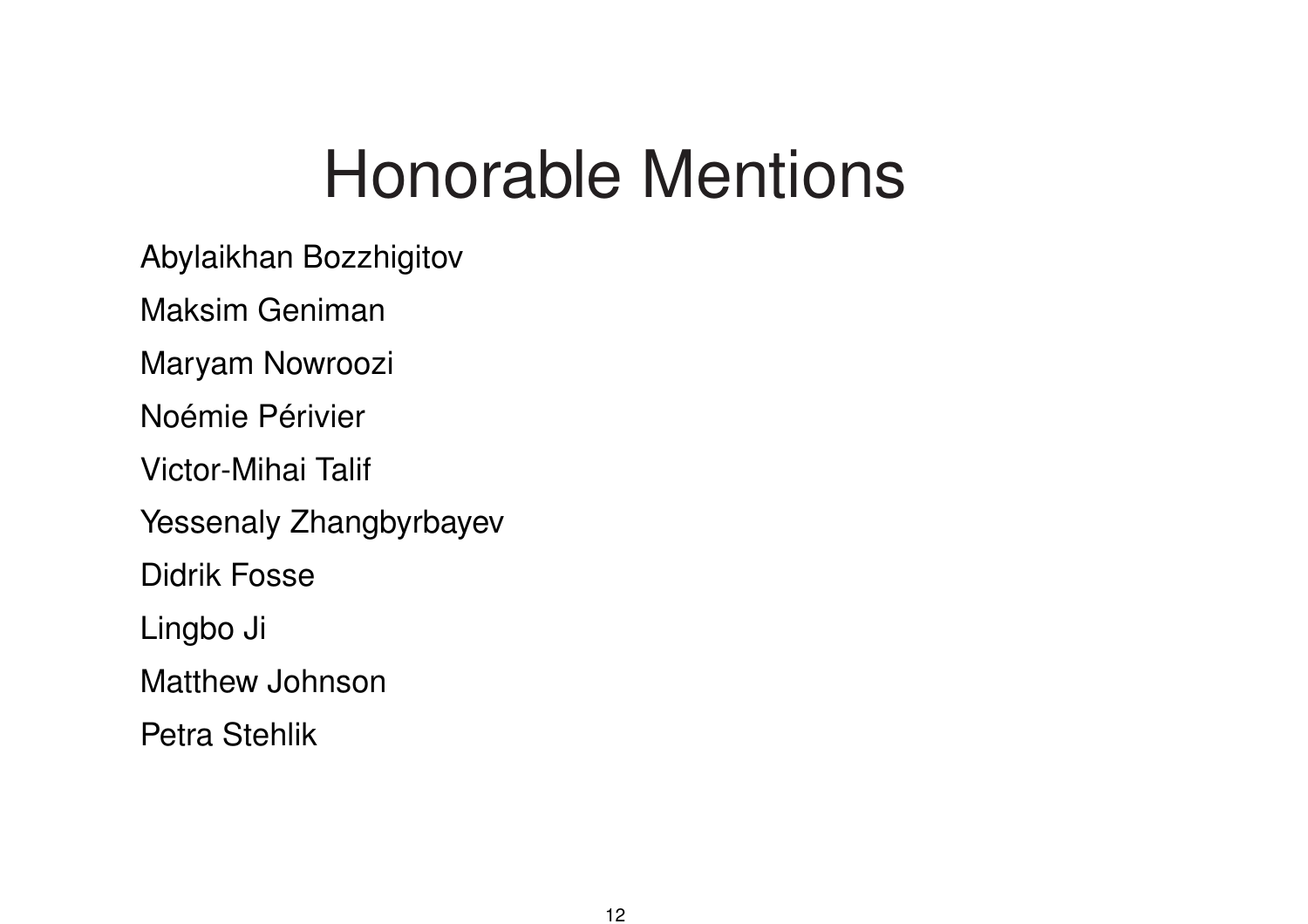Antonio Kevin

Isura Marchanayake

Cezar Port

Garry Ariel

Joel Ingram

Javlon Isomurodov

Gil Puig i Surroca

Wouter Van Steenberge

Kassym Zhunis

Anna Belolipetskaya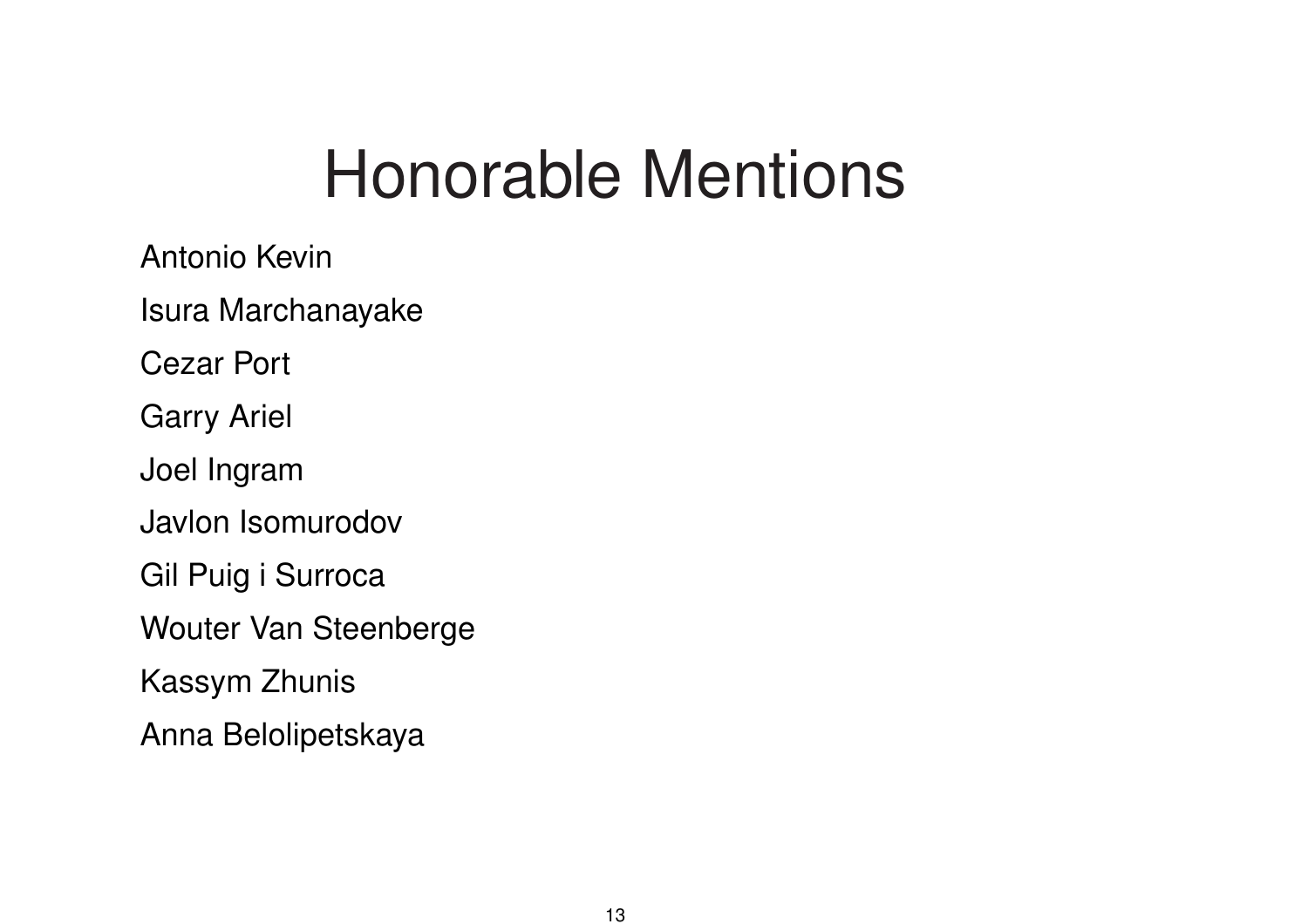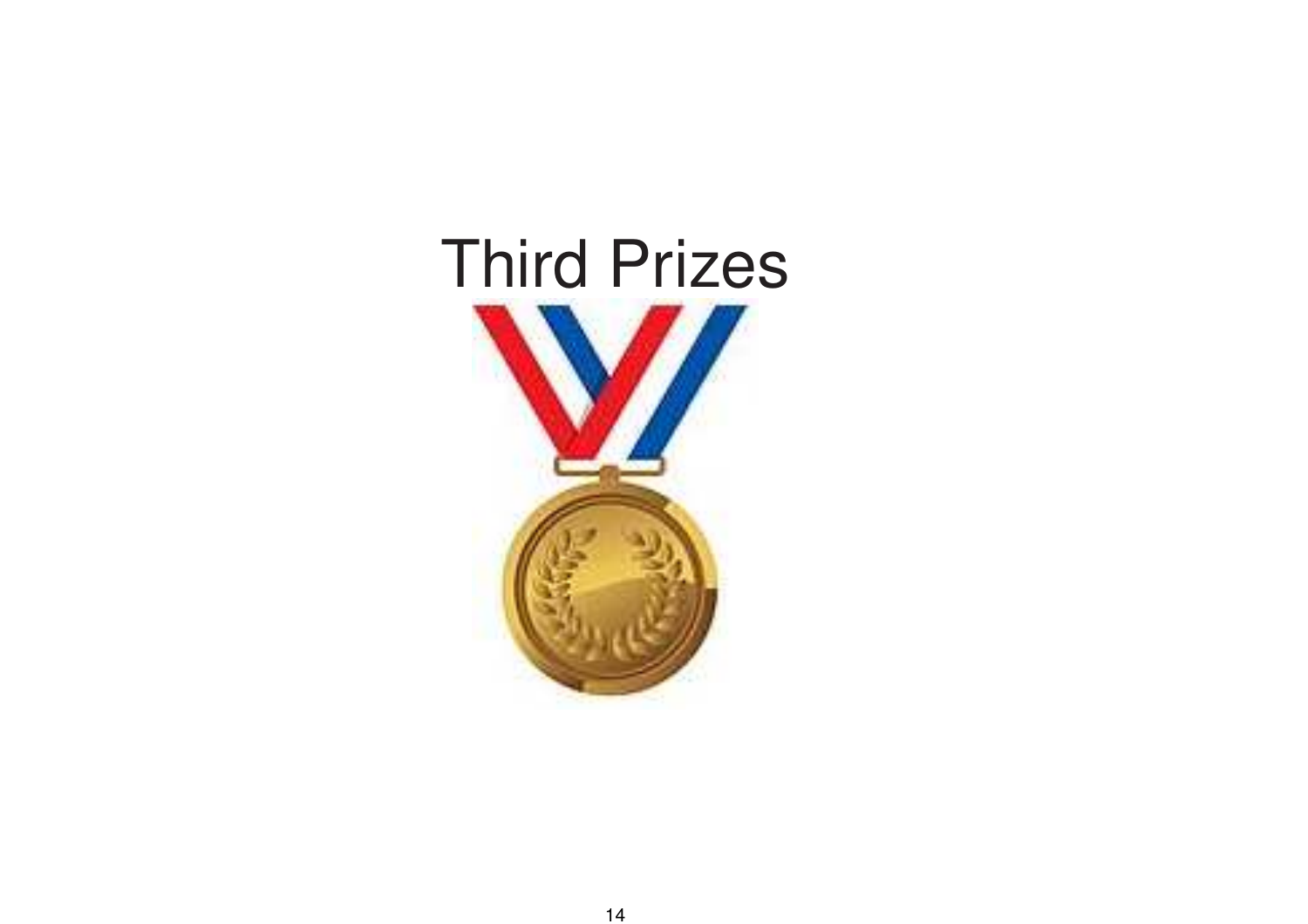Caio Kinelski Yaroslav Kivva Radek Kusek Andrea Lachmann Brian Leiva Cerna Aleksandr Panaetov Gabriel Alexandru Pesu Marinela Pilj Janno Veeorg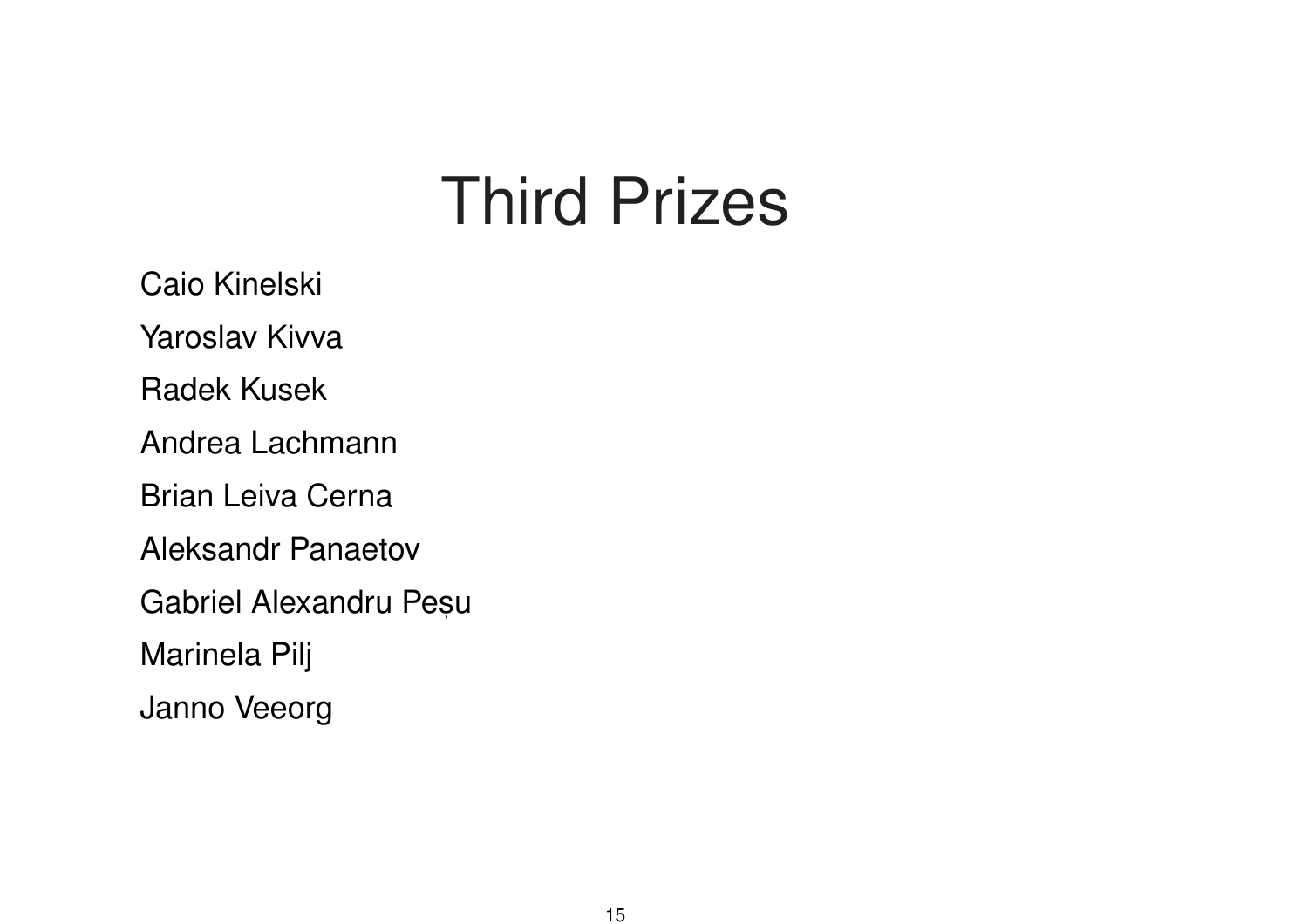Alexandr Jankov

Hrachya Kocharyan

Samo Kralj

Vít Pískovský

Zimving Wang

Alexandra Zhuravskaya

Susanne Armbruster

Tobias Chavarria

Mick Gielen

Marcelo Gonçalves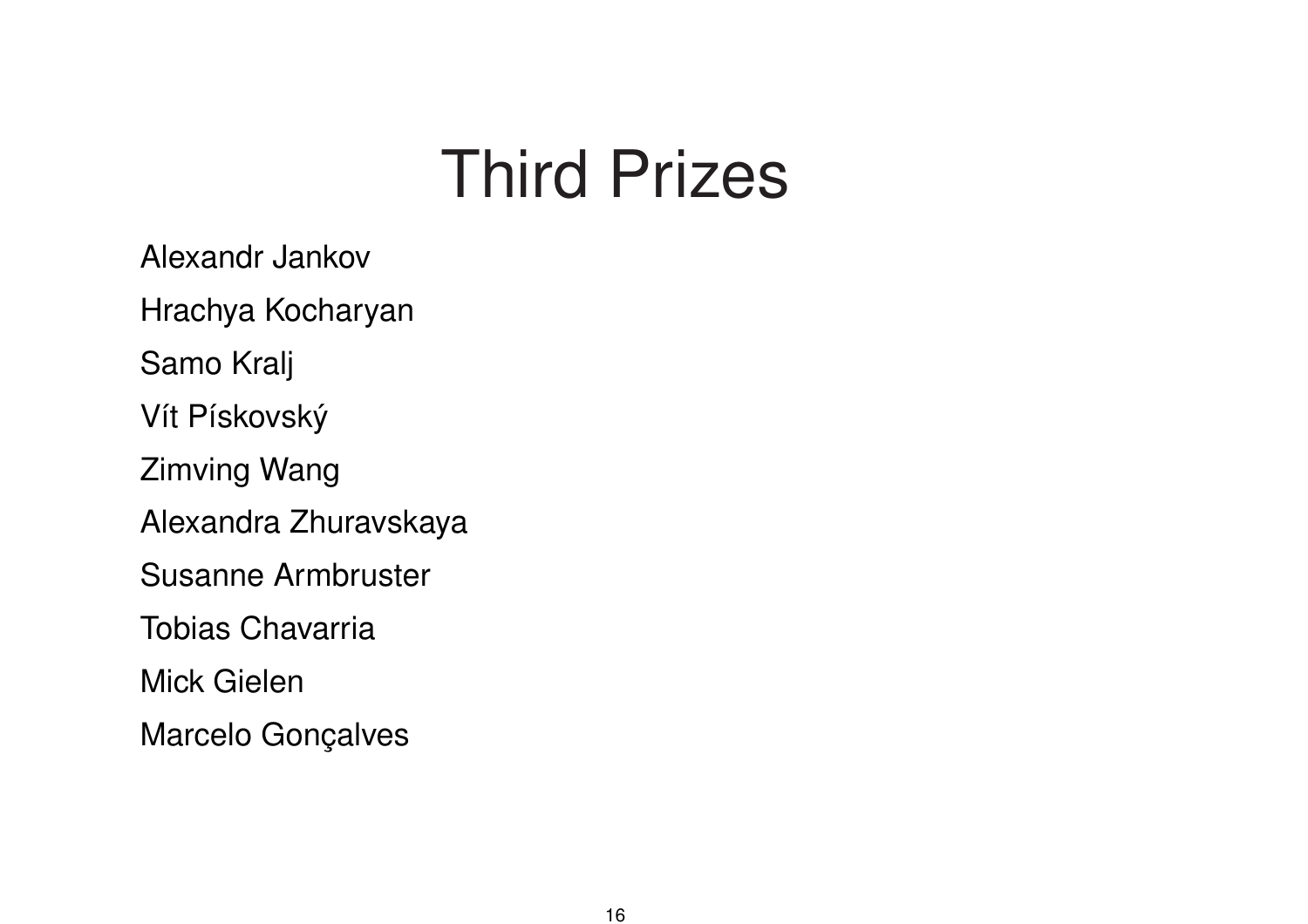Nina Hronkovičová

Maksat Kuanyshbay

Panagiotis Misiakos

Muhammad Khairul Ramadhan

Iustin Sîrbu

Yeldar Toktasynov

José Ramón Tuiran Rangel

Arman Adibi

Raúl González Molina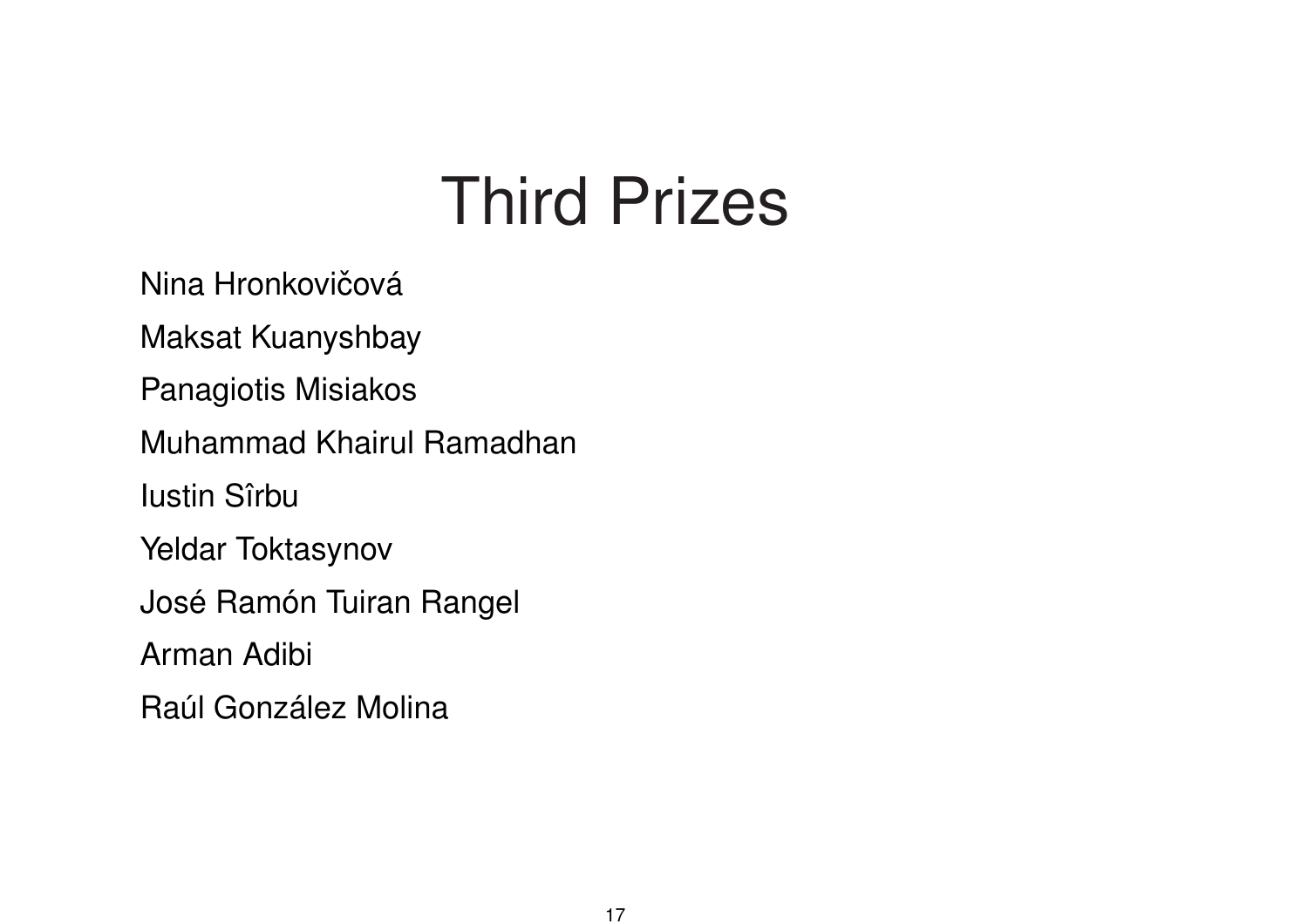Pál Nagy-György Harry Petyt Jan Soukup Luïze Vianna Andrija Mandić Severin Mejak Dmitry Morozov Alexey Oblaukhov Josip Pupić Osama Abuzaid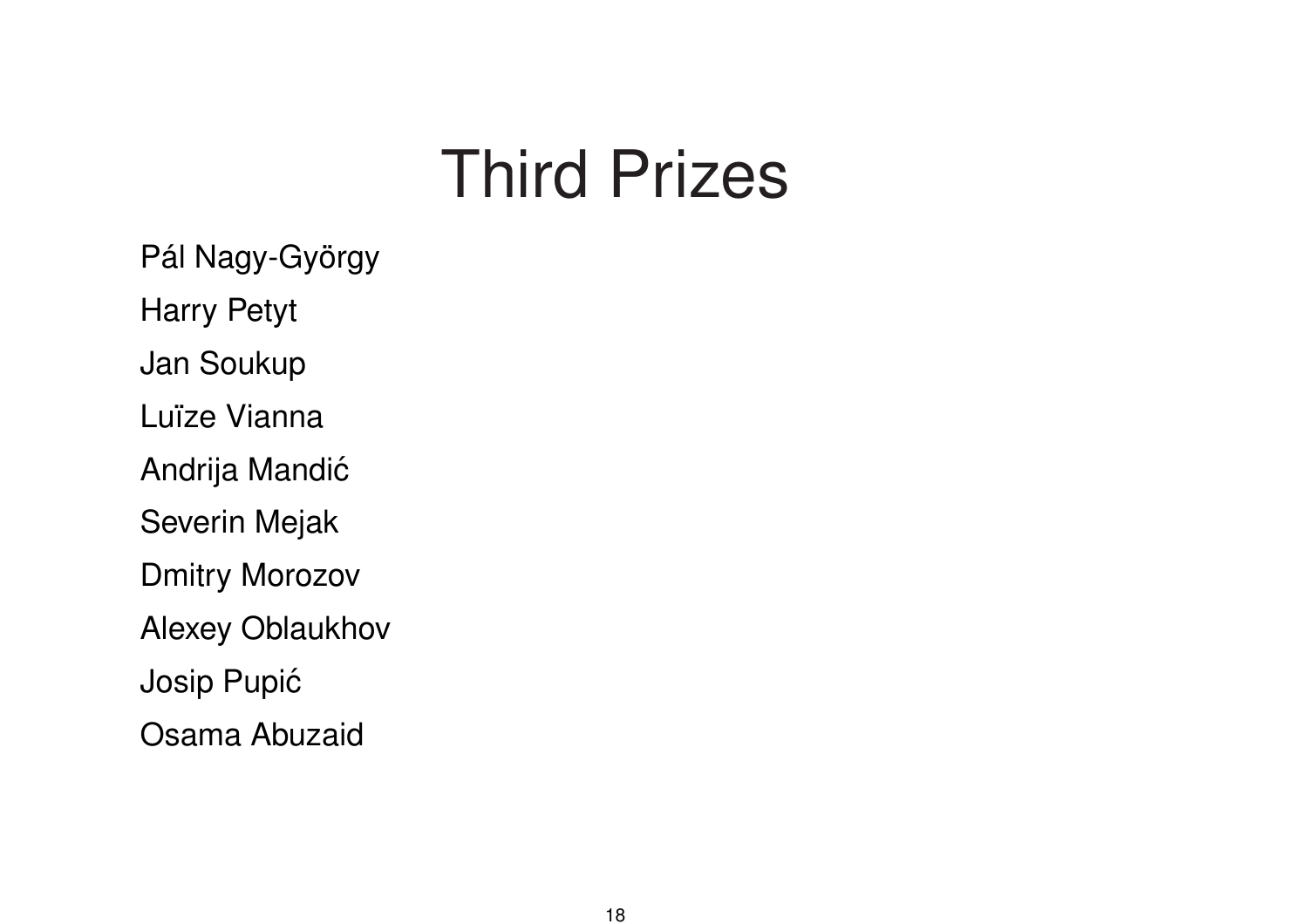Anastasios Fragkos

Georgios Gavrilopoulos

Pablo Hidalgo Palencia

Andrés Ibáñez Núñez

Wagner Rodrigues

Carlos Alexandre Silva Santos

Dewita Sonya Tarabunga

Eva van Ammers

Georgios Kampanis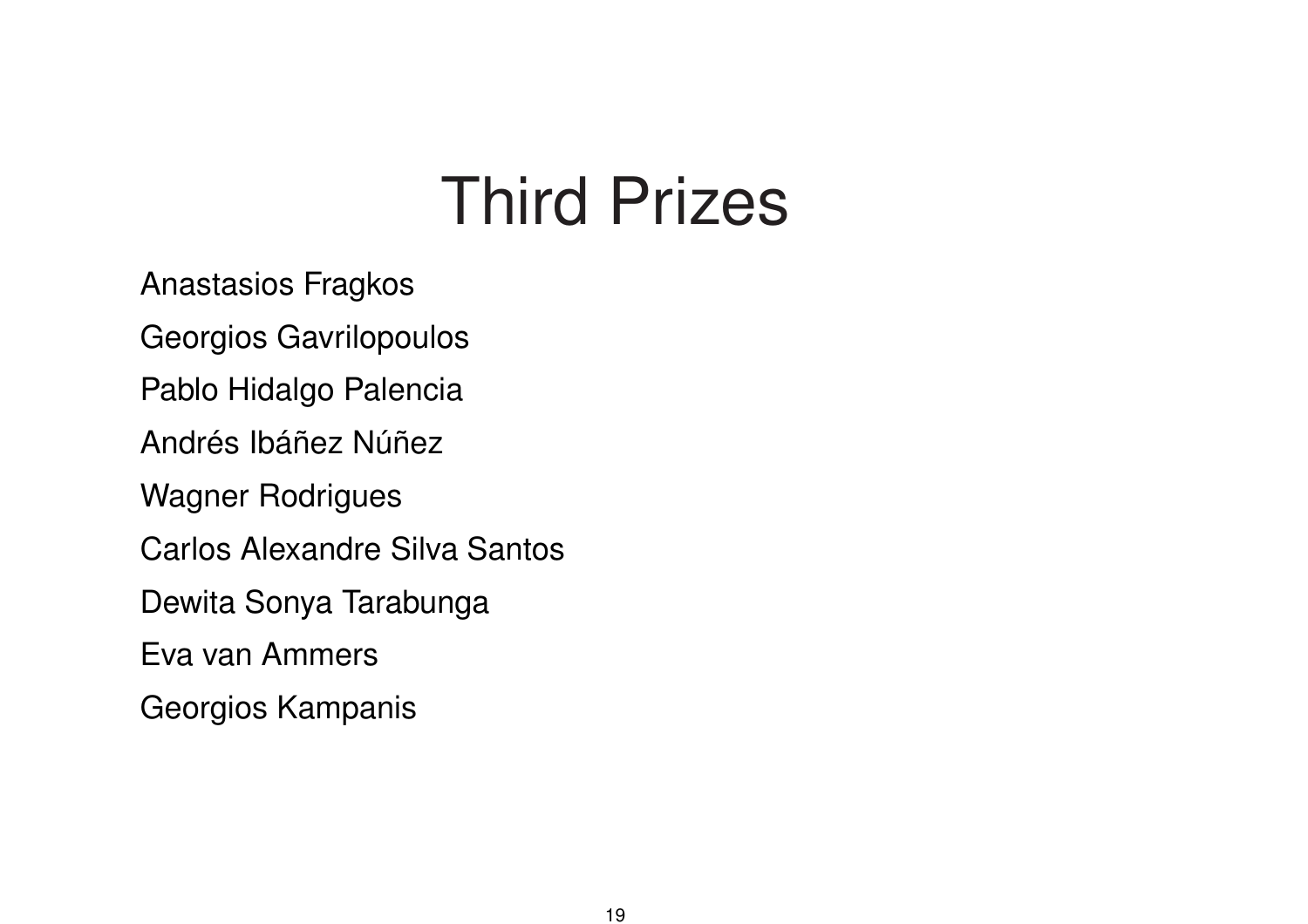Alexei Latyshev

Antonio Mejïas Gil

Teodor Rotaru

Hugo Sauerbier Couvée

Radu Toma

Lenart Treven

Younès Zine

Bekarys Bekmaganbentov

Alexandru-Adrian Bratei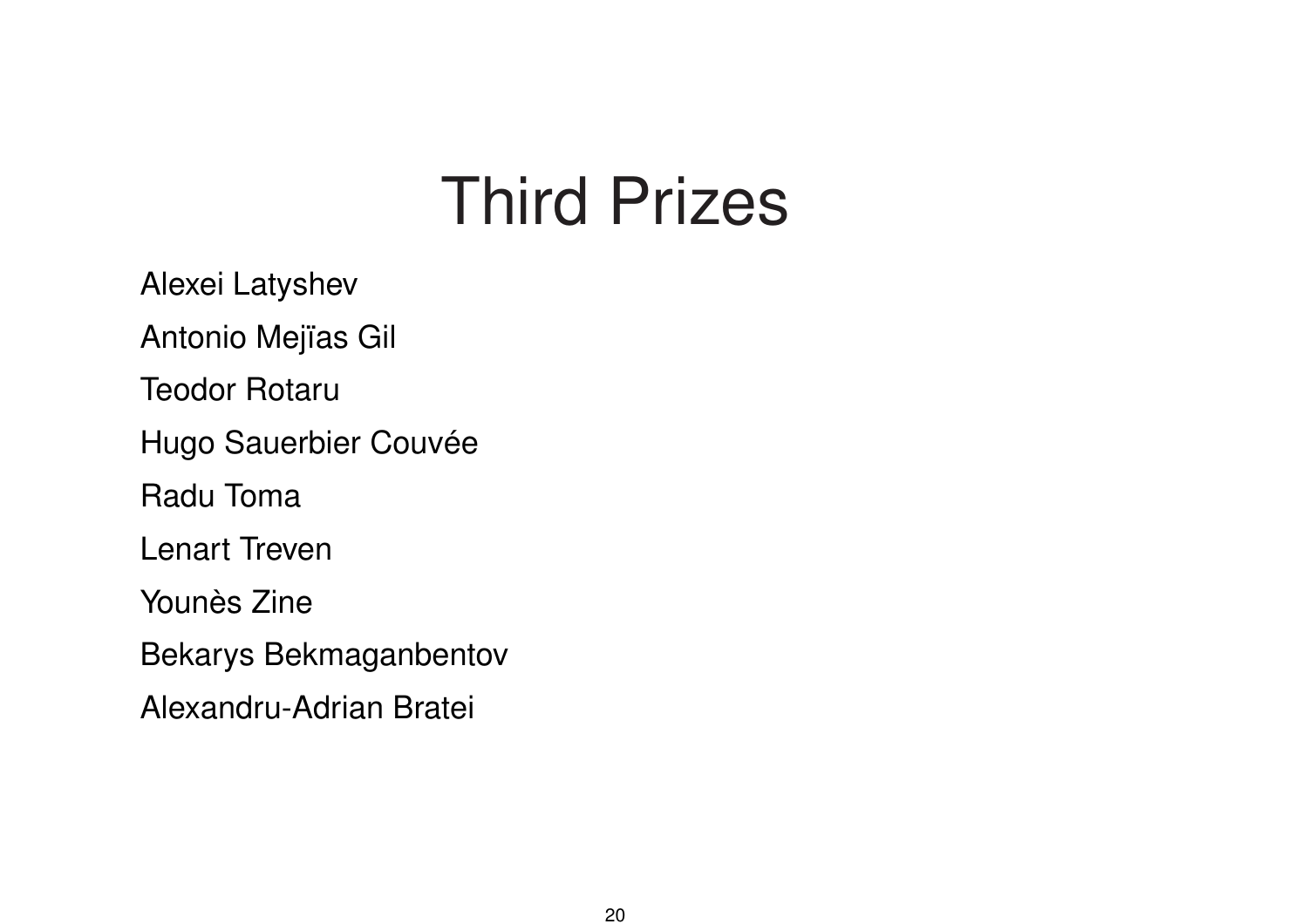Artyom Kosyan

Andrew McGregor

Peter Súkeník

Manuel Van

Wenqiang Xu

Harold Steven Erazo Jimenez

Jorge Arturo Esquivel Araya

Nil Garcés

Nikolaos Gkoumas

Ioannis Iakovidis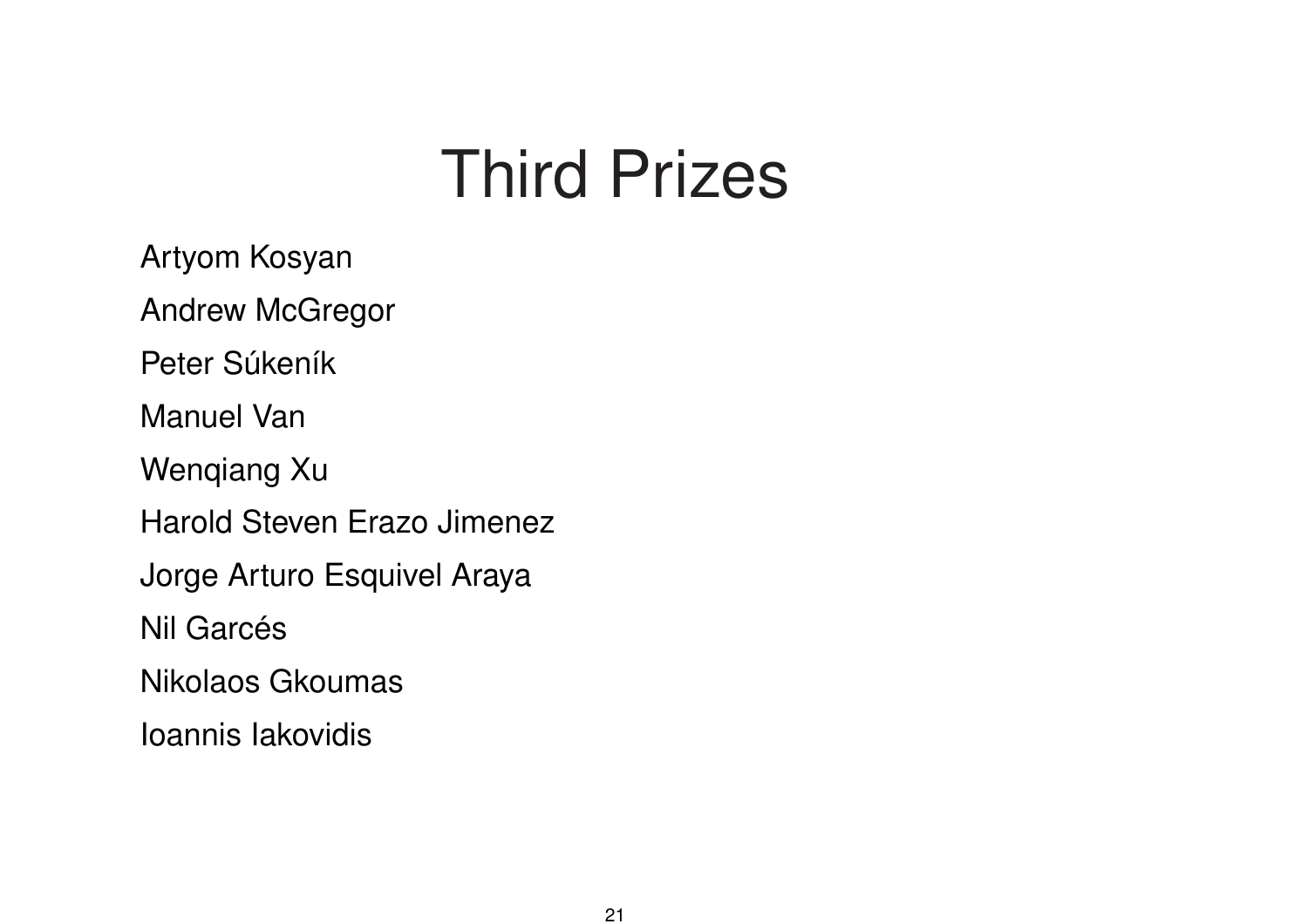Raphael Oliveira

Cristian Pavel

Melanka Saroad

Ben De Bondt

Gerardo Martin Franco Cordova

Mikolaj Marciniak

Madhura Pathegama

Dimitrios Diamantidis

Vasileios Gkoumas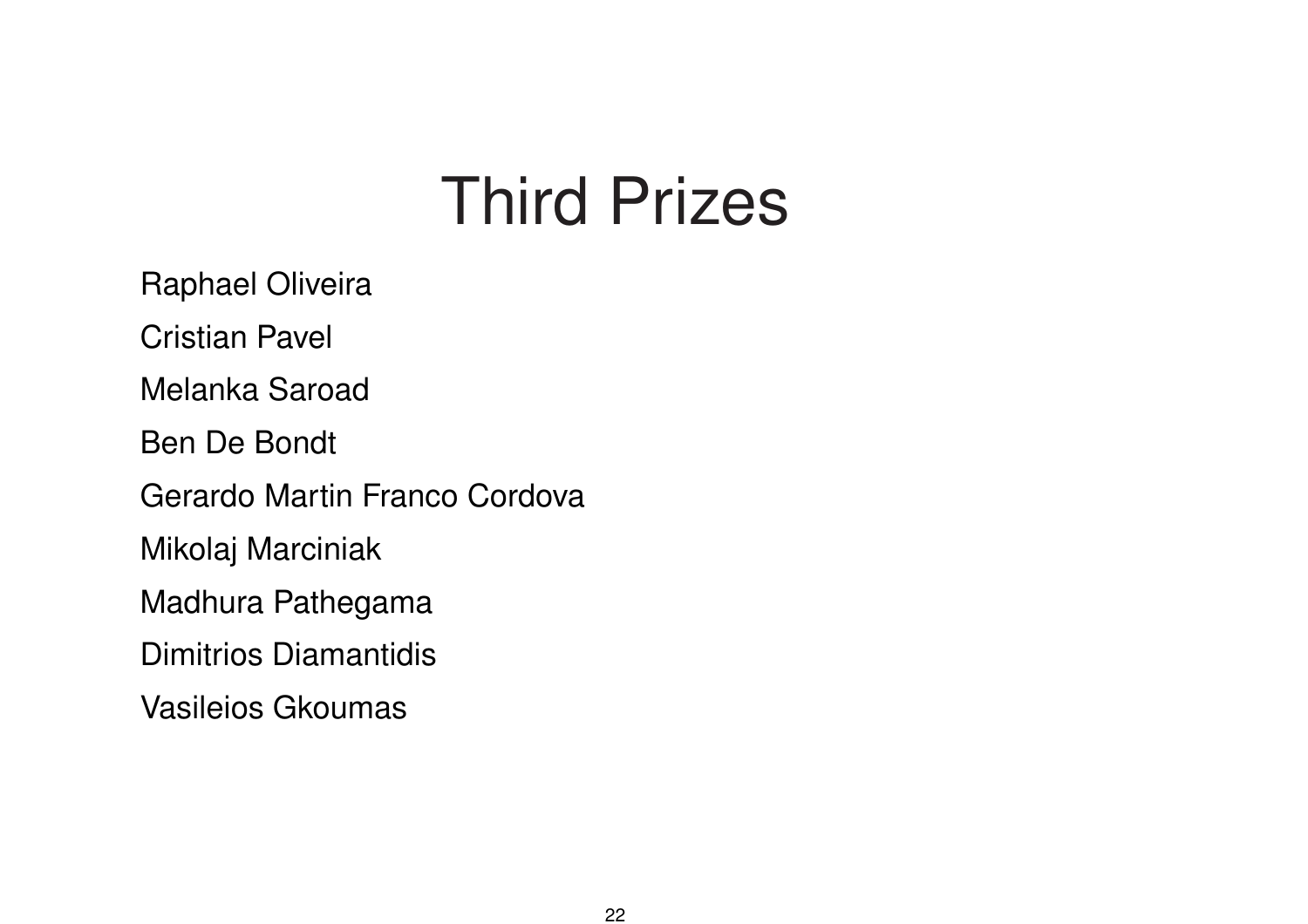Sebastian Cojocariu

João Baptista de Paula <sup>e</sup> Silva

Roland Guttenberg

Oscar Schoen

Jakob Steininger

Stan Tendijck

Frederik Broucke

Lautaro Decara

Victor Martin Chabrera

Omar Mouchtaki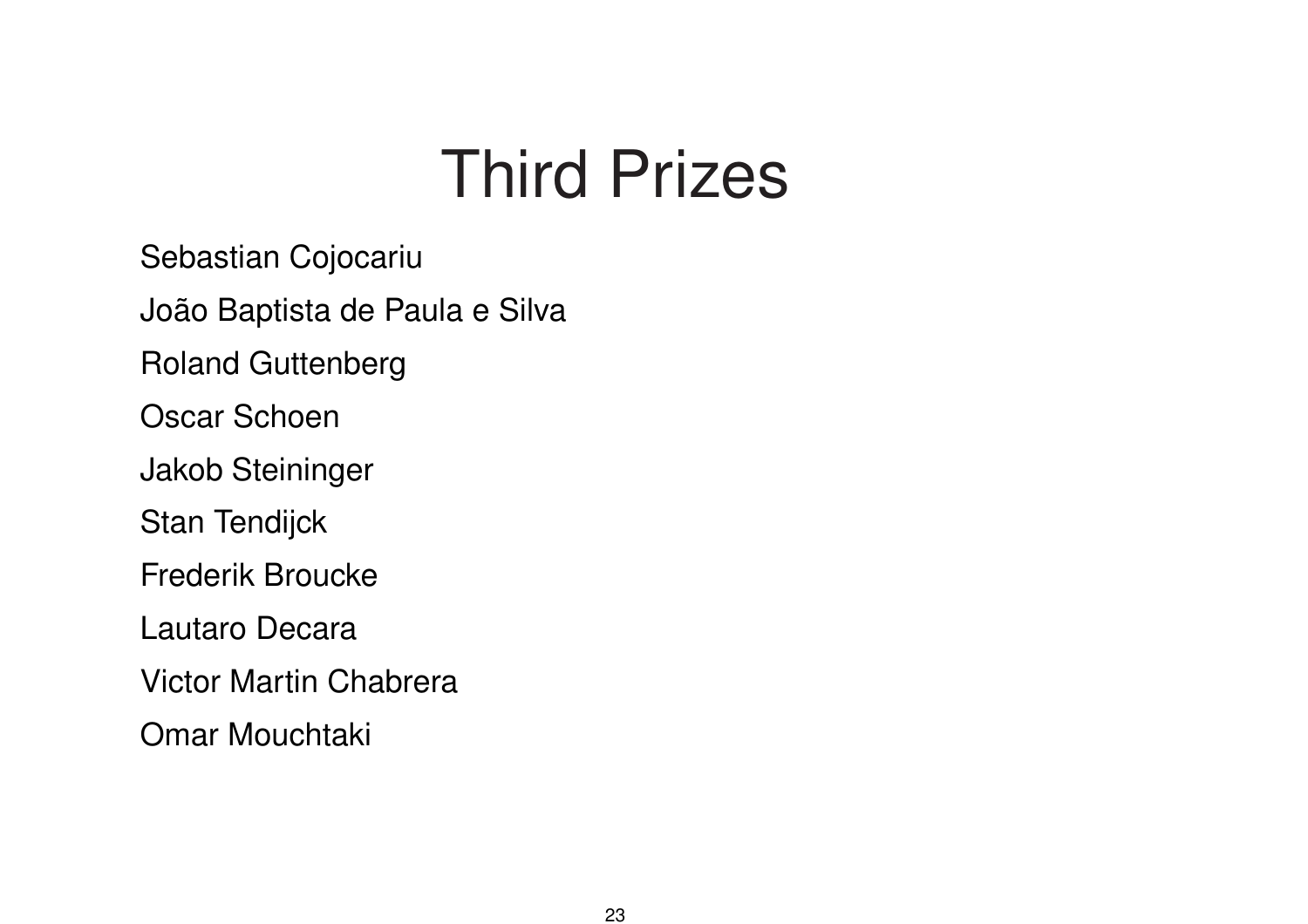Thiago de Medeiros

Igor Fedorov

Pedro Freire Mascarenhas Pontes

Juš Kosmač

Camille Mau

Tomasz Wawak

Dmitry Ayupov

Hudson William Braga Vieira

Davi Coelho Amorim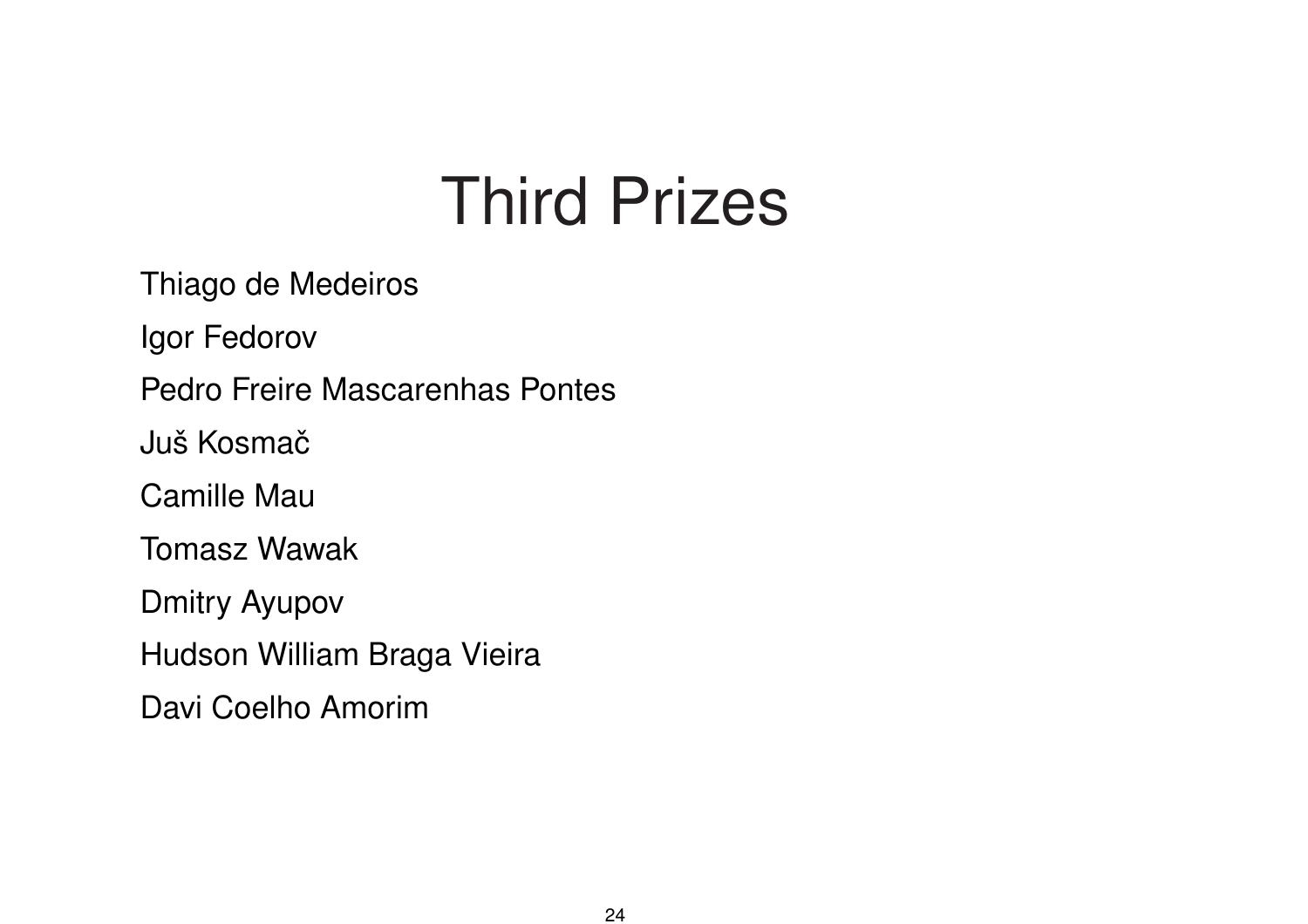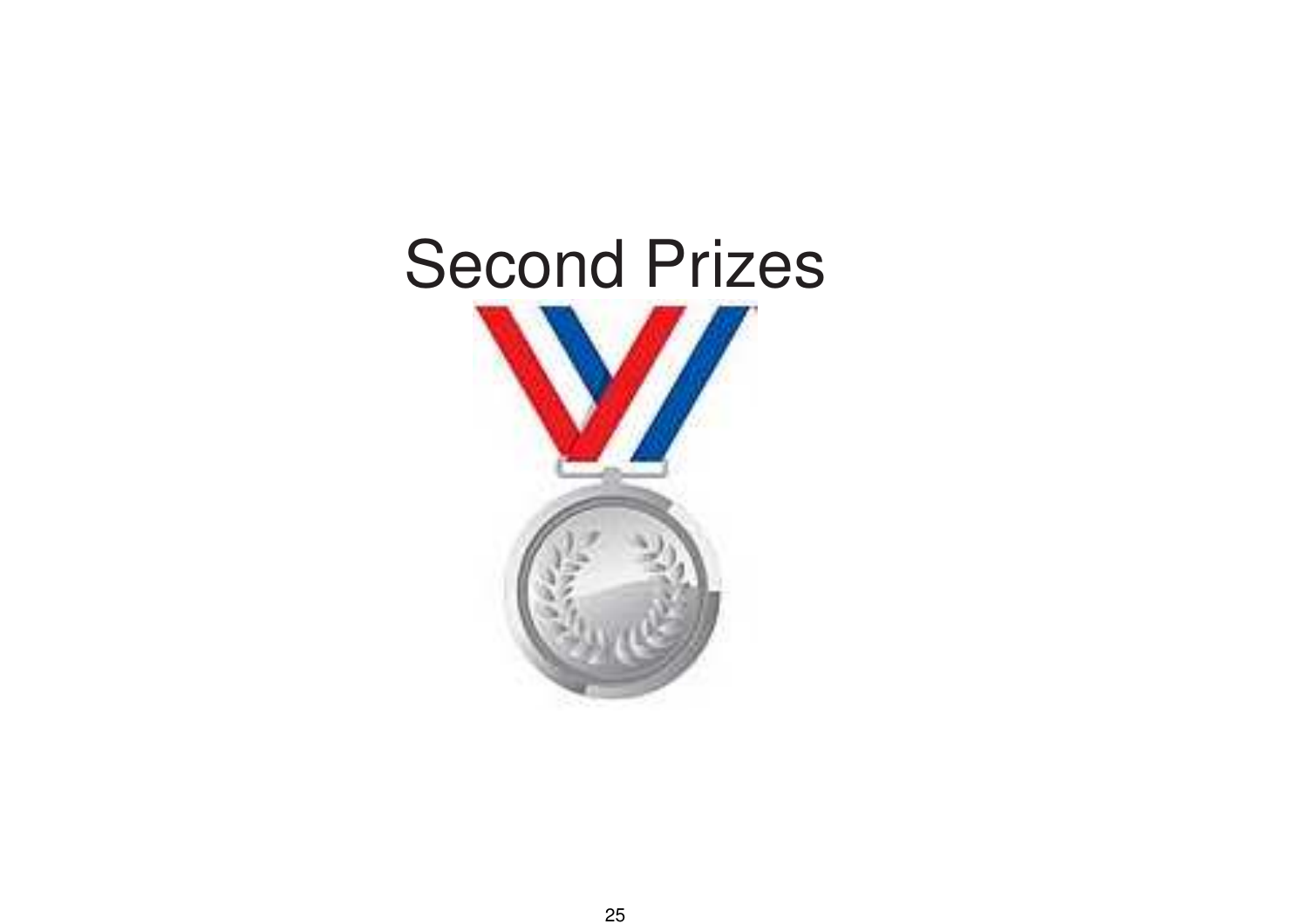Michail Sarantis



Ivan Yakovlev

Luis Felipe Barquero Jiménez James Davies Josep Esquirol Erik Medeiros Tamás Szőke Djurre Tijsma Daan van Gent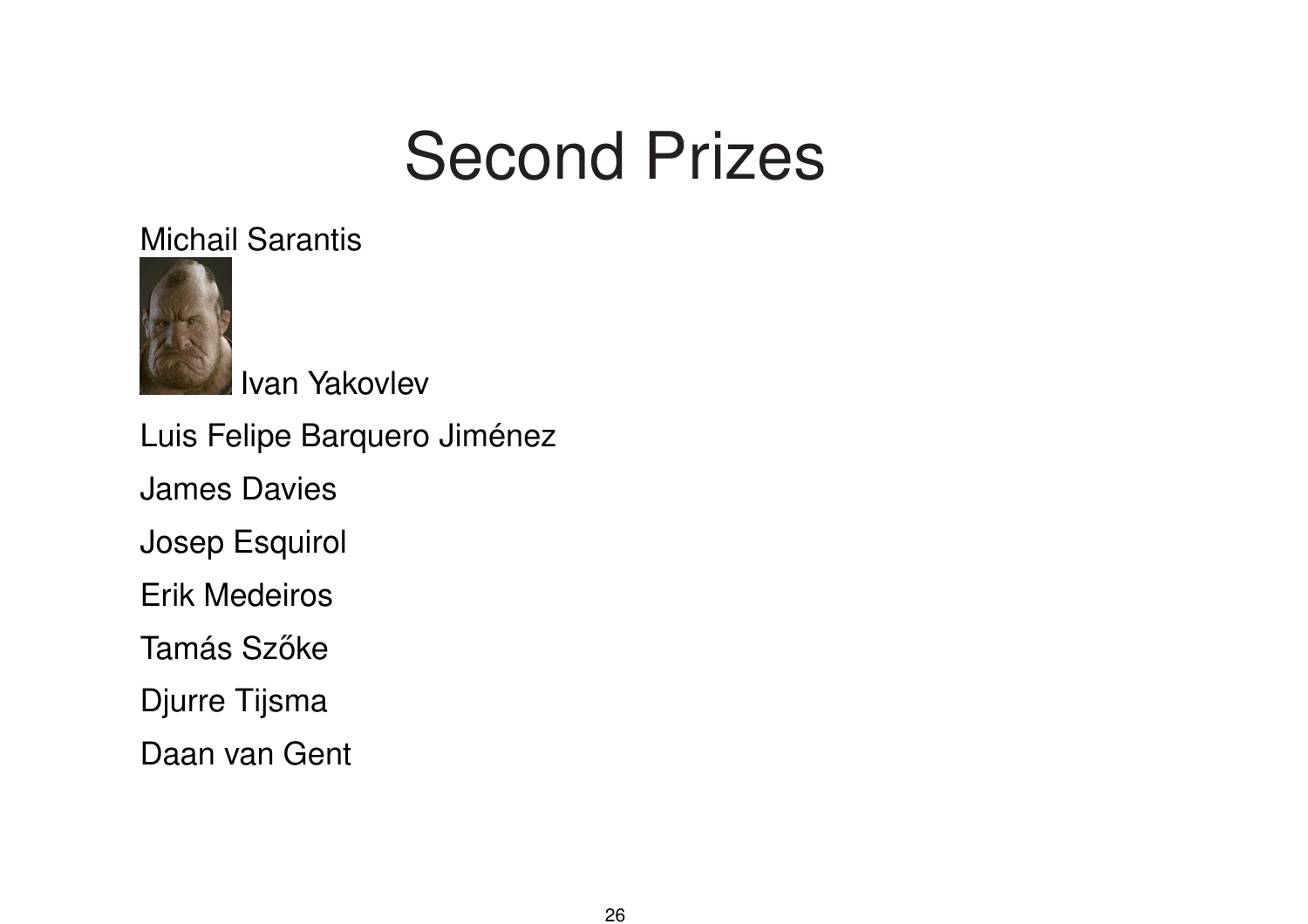Marko Jukic Seyedsohrab Madani

Péter Almási

Juan Sebastián Díaz Serrano

Mohsen Ghodrati

Moritz Hiebler

**Jakub Lőwit** 

Lizaveta Manzhulina

Gevorg Mnatsakanyan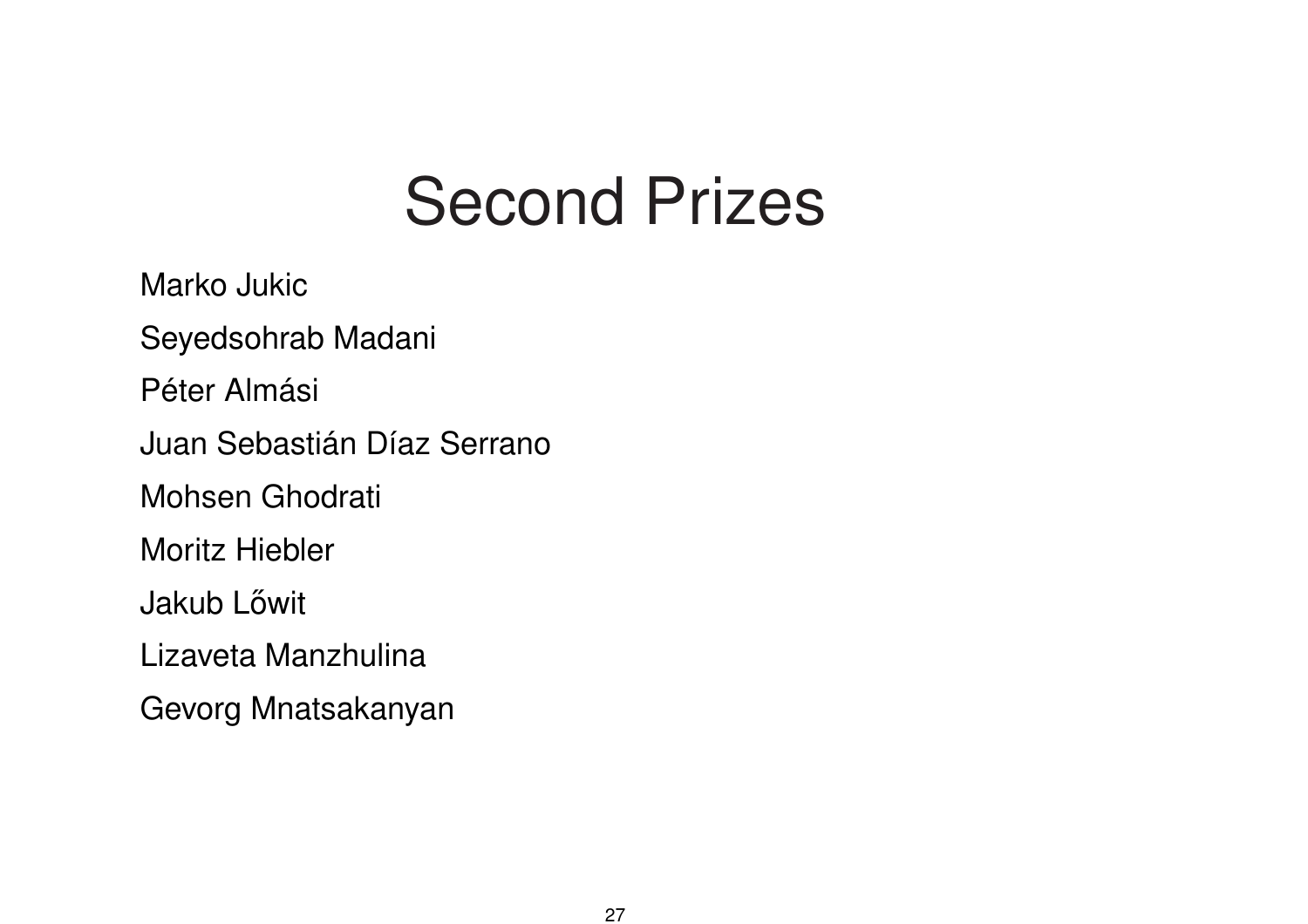Michele Caselli

David Cheikhi

Vlatko Crnković

Tim Henke

Andres Põldaru

Poetri Sonya Tarabunga

Bob Zwetsloot

Rafael dos Santos

Cody Johnson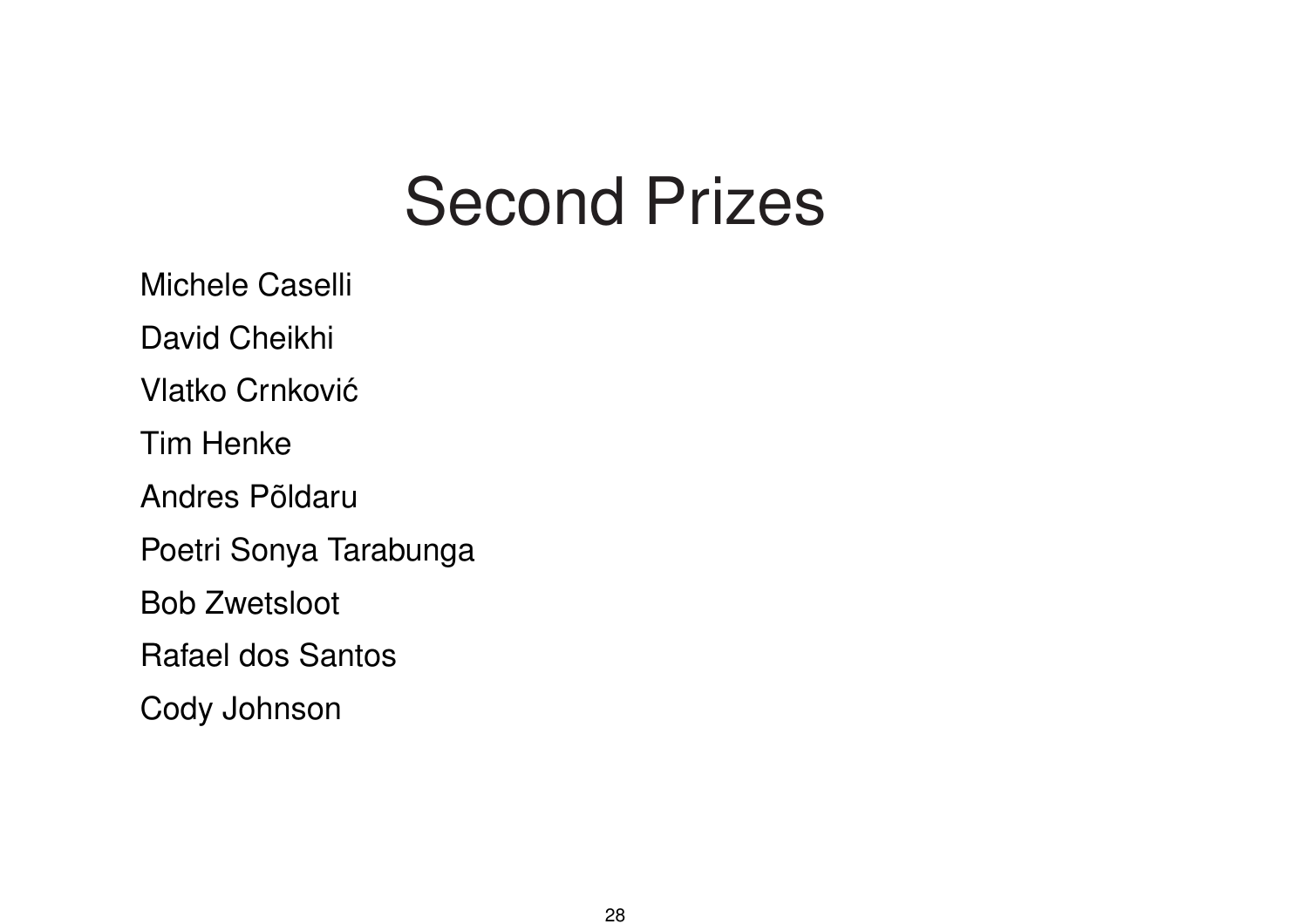Panagiotis Papadopoulos

Reinier Schmiermann

Juan Camilo Azuero

Felipe Gabriel

Daniel Puignau

Mark Sinzger

Victor Tadeu Tetsuo Suzuki

Alberto Angurel Andrés

Sviatoslav Borodachev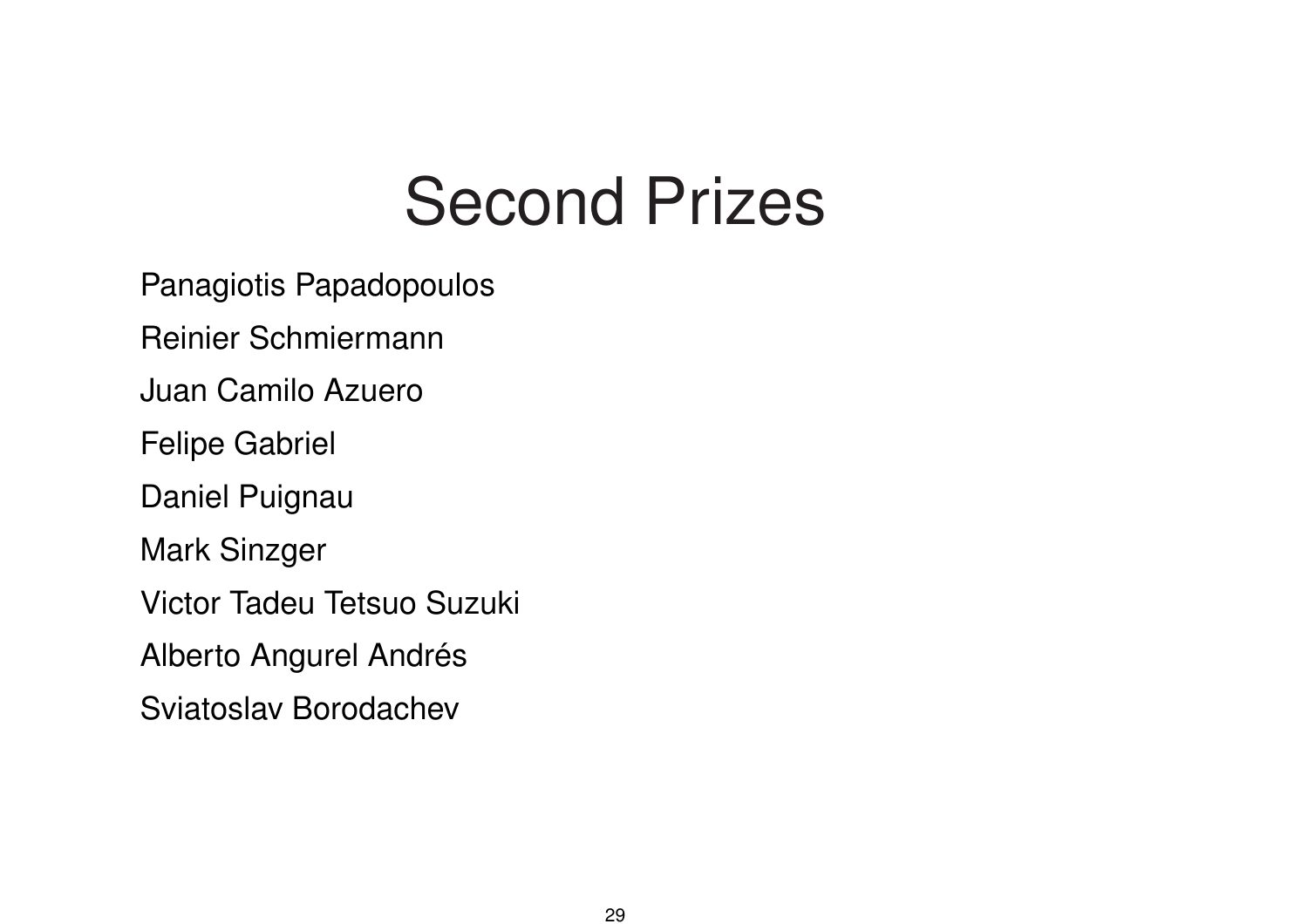Jorge Fernandez Hidalgo

Mikhail Koshelev

Nikolaos Mouzakis

Barys Serankou

Nikita Skybytskyi

Tomasz Bochacik

Jefferson Caesario

Antonin Češík

Mikolaj Leonarski

Keivan Mirzaii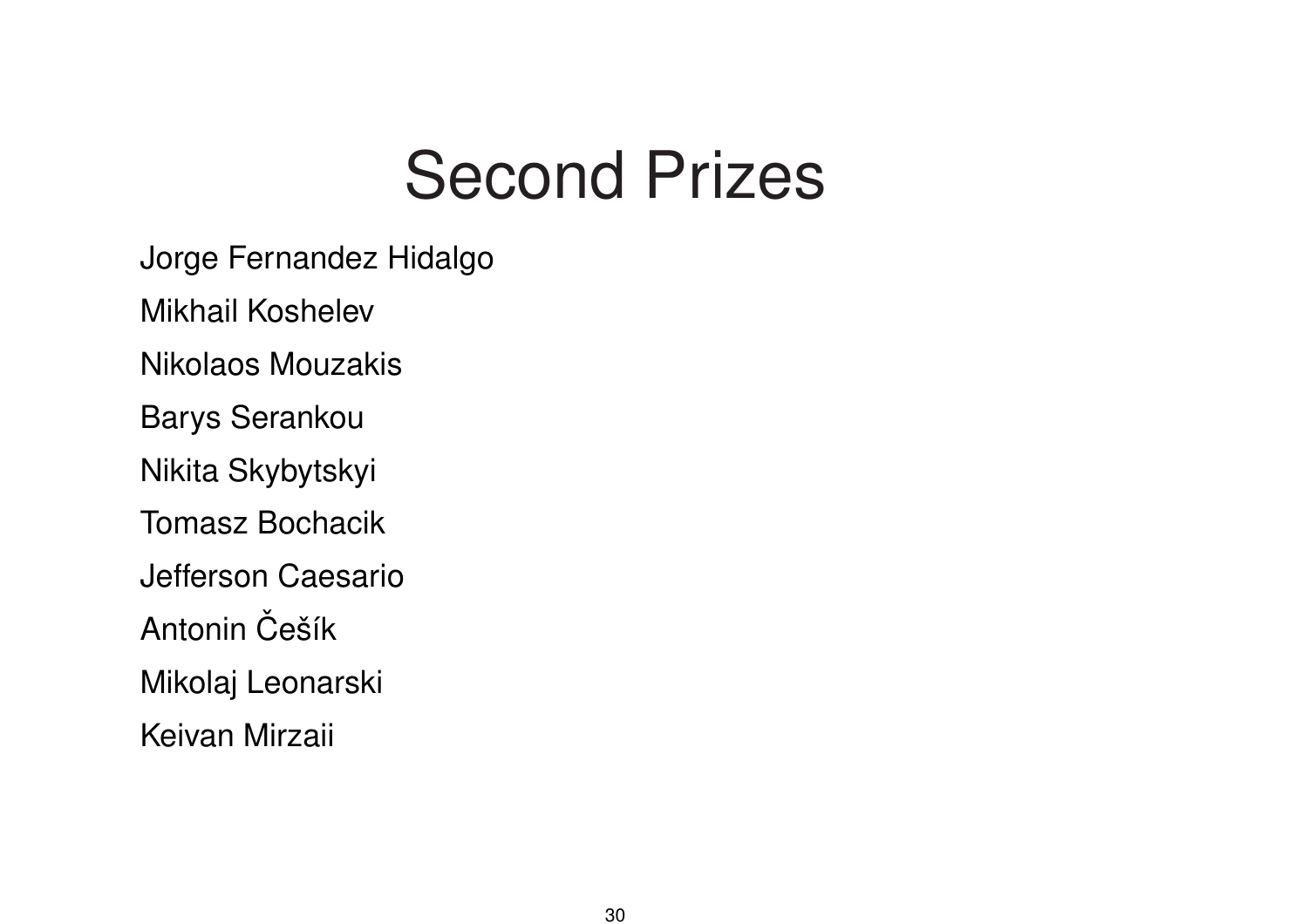Ilya Bogdanov Attila Juhos Vadym Kalashnykov Nikita Kosinov Ruben La Peter Marius Flydal Oliver Nisumaa Wessel van Woerden Bastiaan Cnossen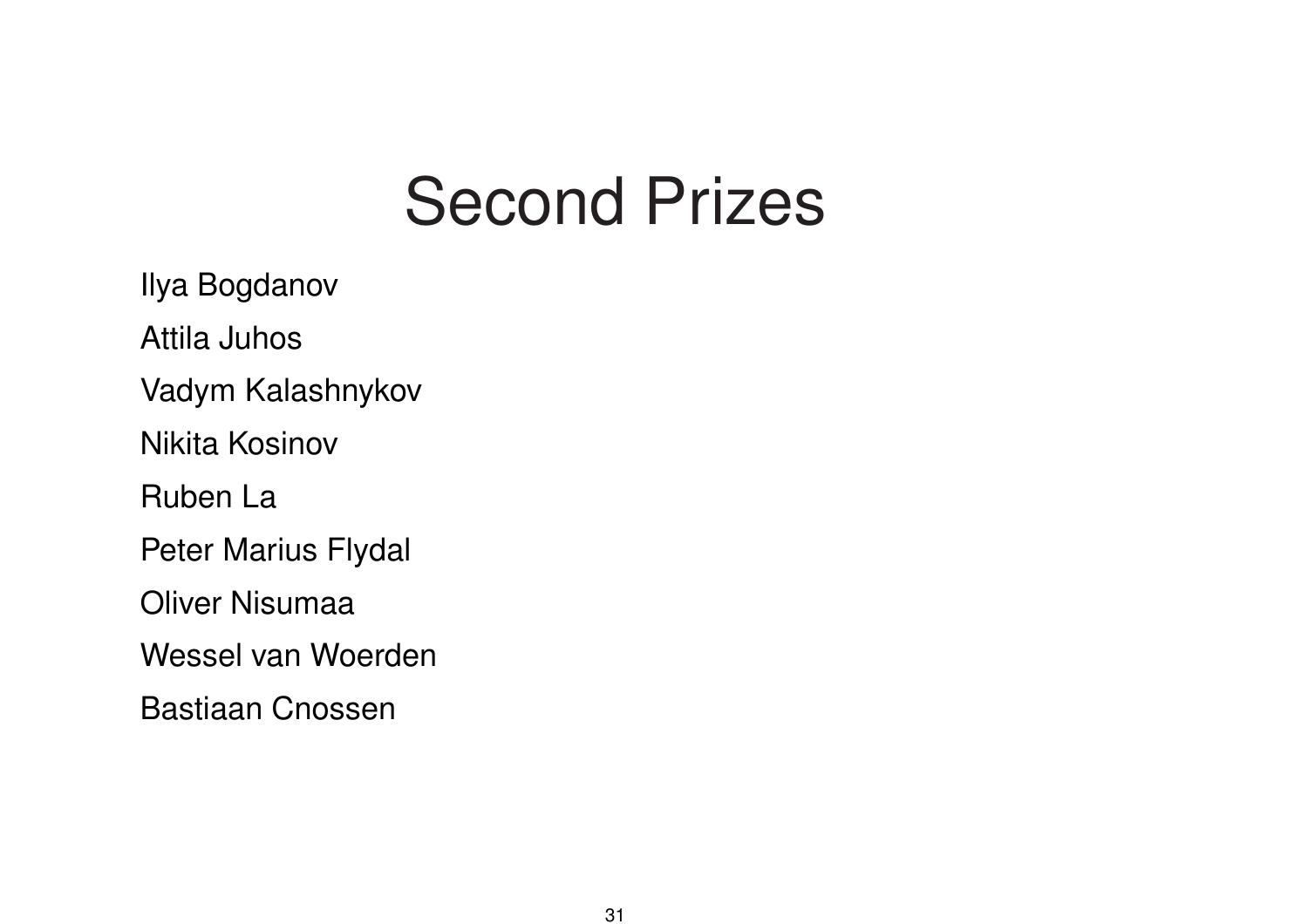Niklas Johannes Bockius

Guillem Garcia Tarrach

Christian Nöbel

Joaquñ Domiñguez de Tena

Sergei Dzhunusov

Avetik Karagulyan

Ismael Morales

Dmitry Yakutov

Egor Baitenov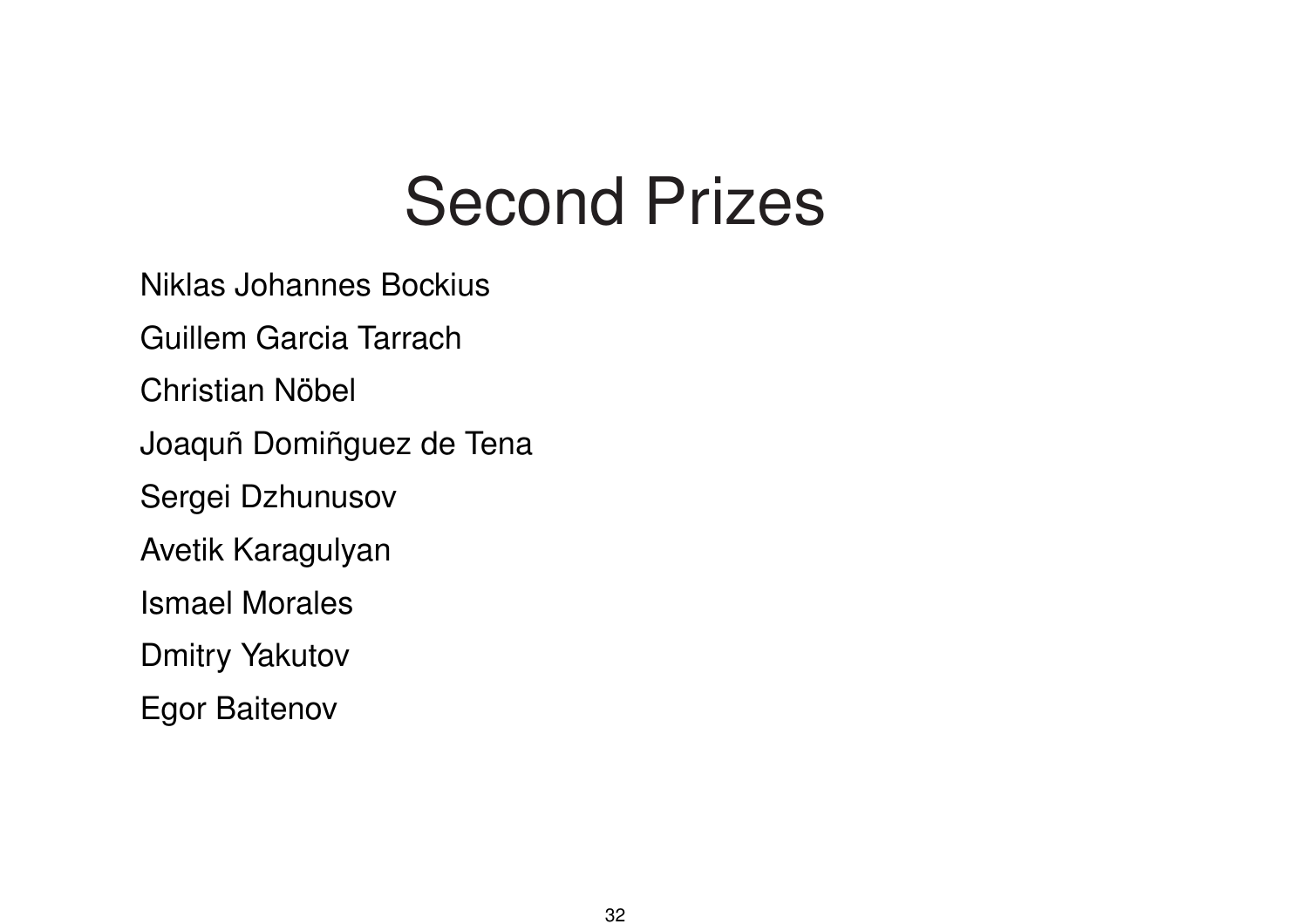Arjan Cornelissen

Sebastian Muñoz

Onno Berrevoets

Gonzalo Cao Labora

Jorke de Vlas

Dmitry Ulyumdzhiev

Raul Alonso Rodriguez

Antonios Zitridis

Péter Ágoston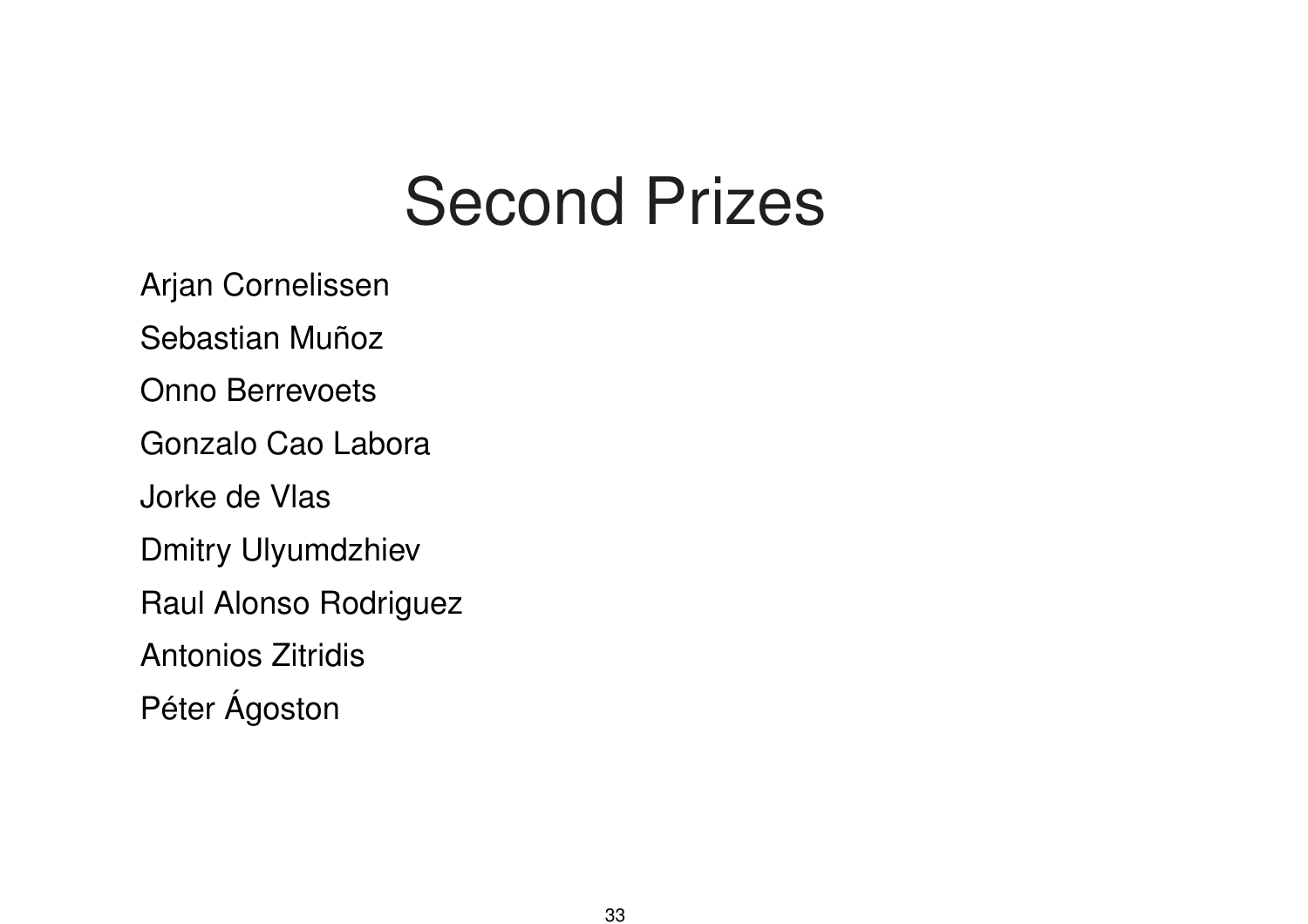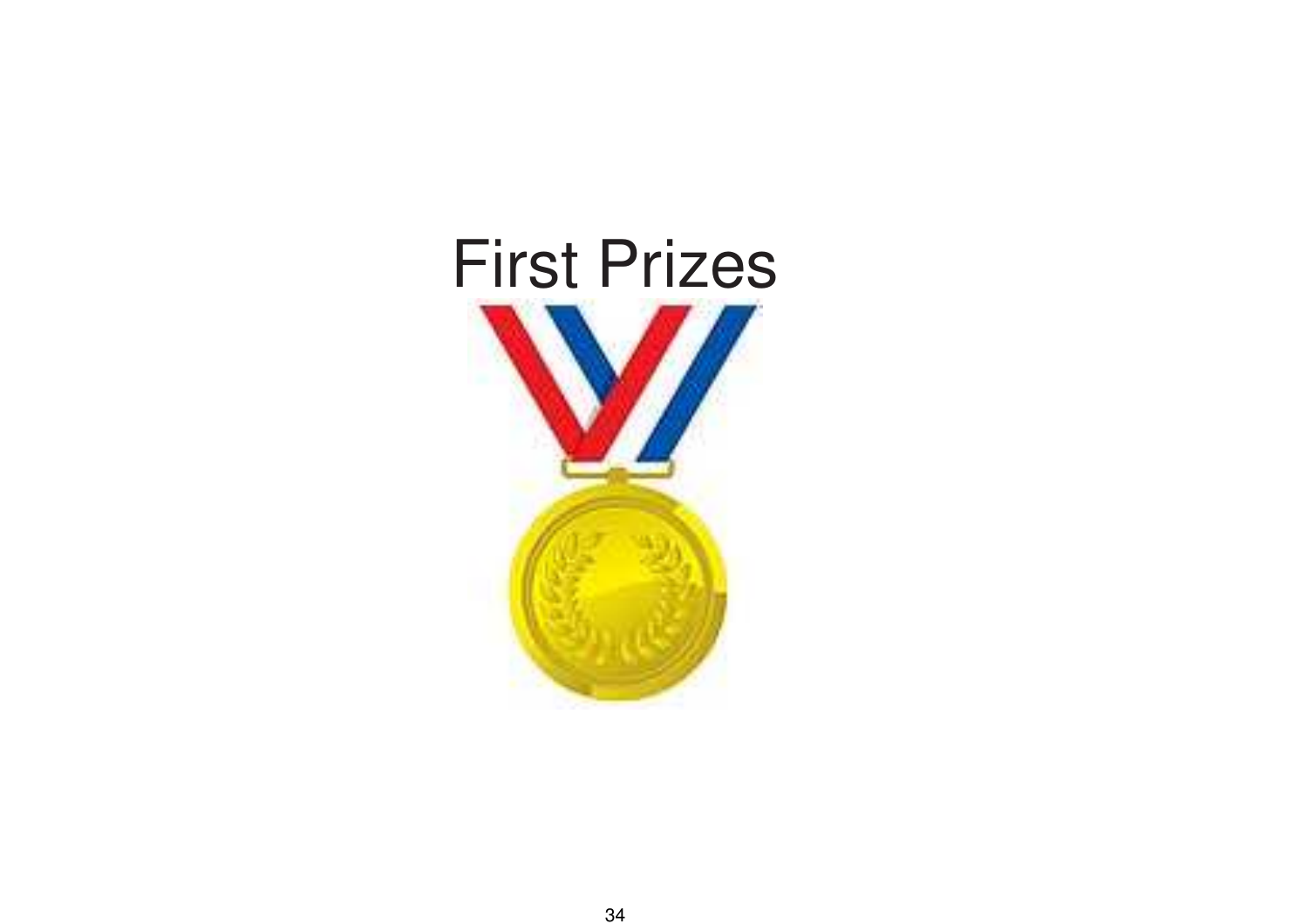Dirk van Bree Kristina Oganesyan Stephen Sanjaya Igor Albuquerque Araujo Ali Cheraghi Ilya Dumanskiy Marc Felipe Alsina Shokhrukh Ibragimov Jakub Skorupski Johan Wind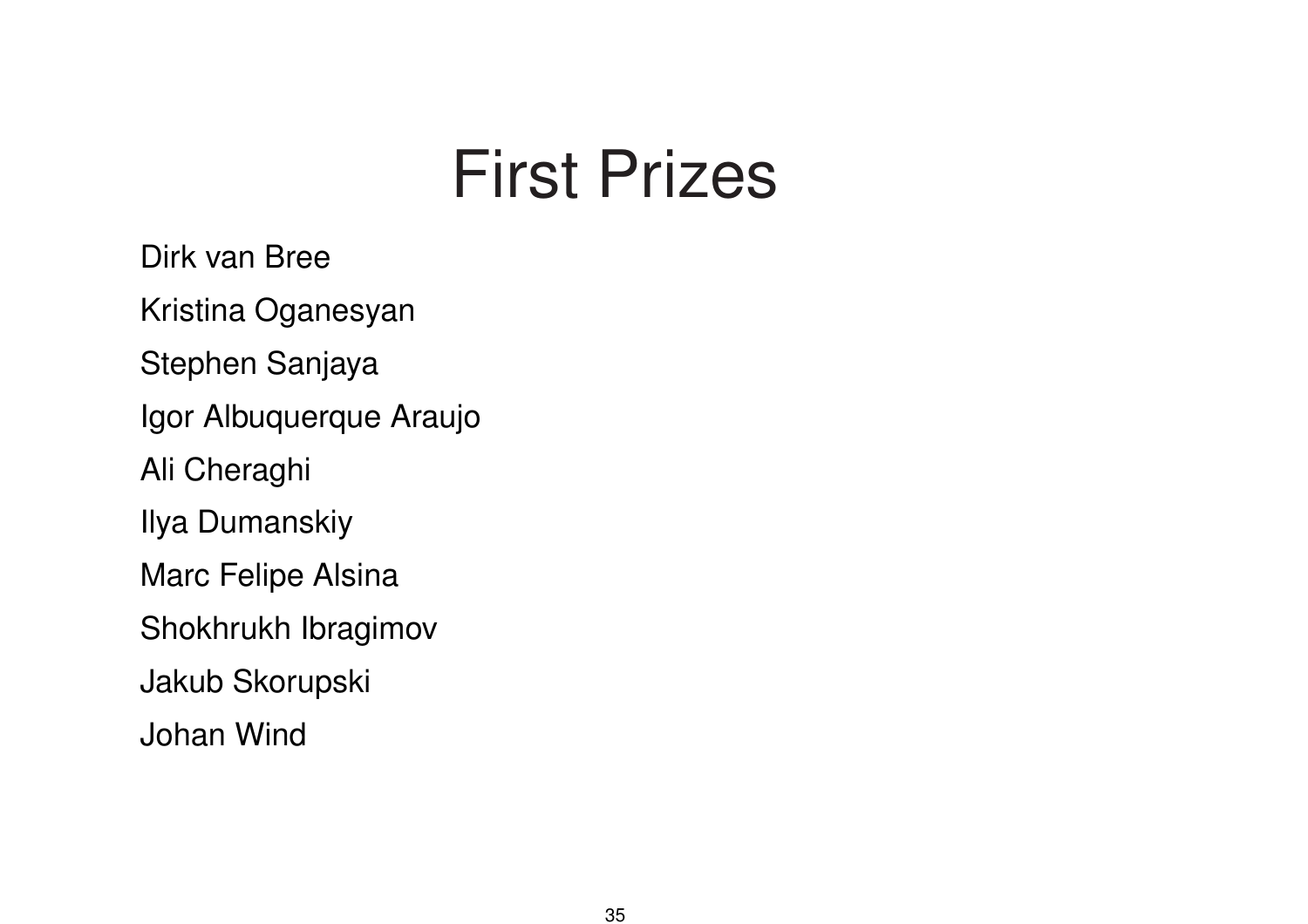Vazgen Mikayelyan

Vadim Luchkin

Rafael Miyazaki

Petar Orlić

Thiago Ribeiro Tergolino

Valentino Sichinel

Adrian Riekert

Wouter Rienks

Georgios Kotsovolis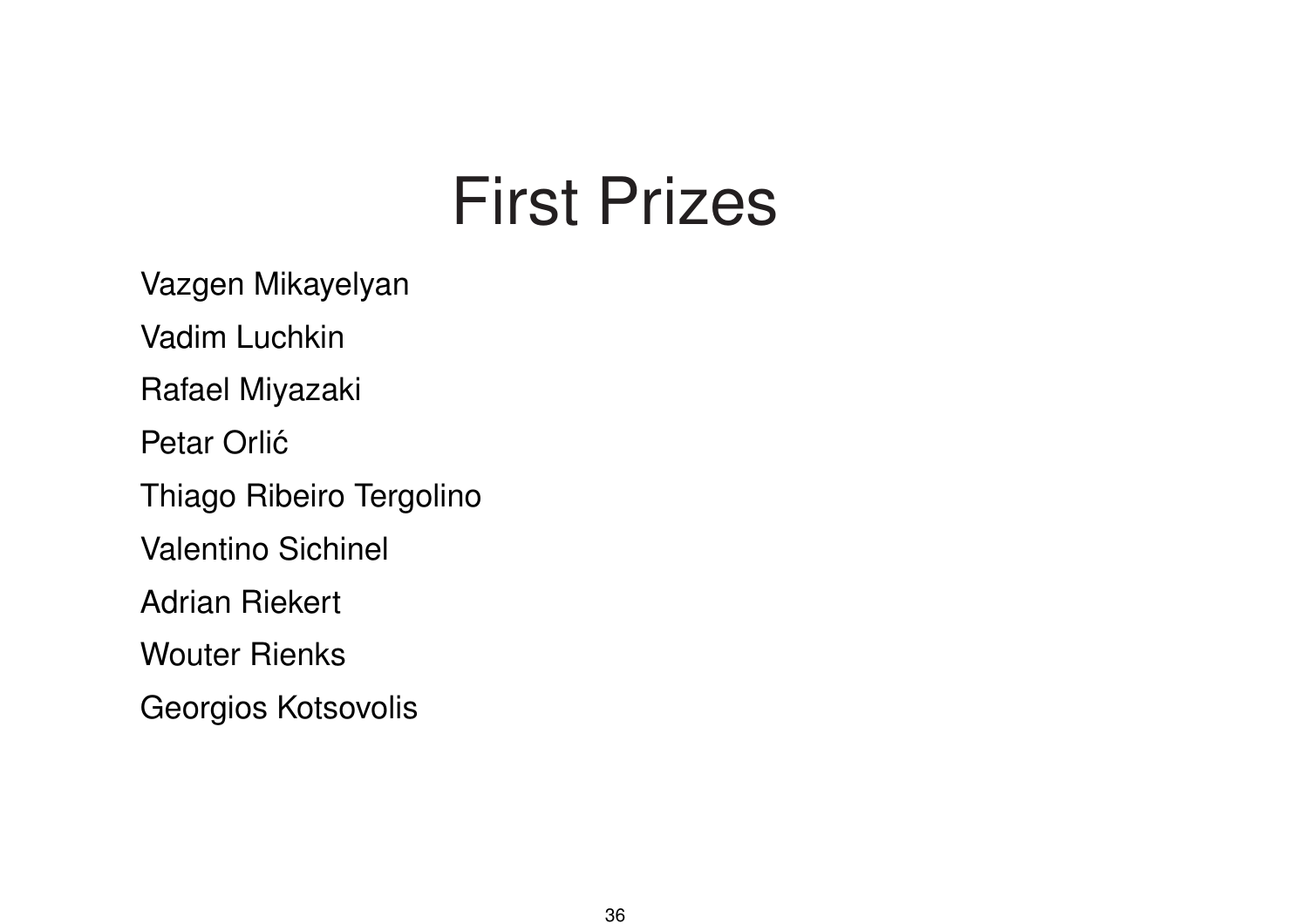Oscar Samuel Henney Arthur

Mike Daas

Balázs Maga

Jaime Mendizábal Roche

Ovidiu-Neculai Avădānei

Lars Munser

Khakimboy Egamberganov

Aria Halavati

Ignat Sokolov

Josef Greilhuber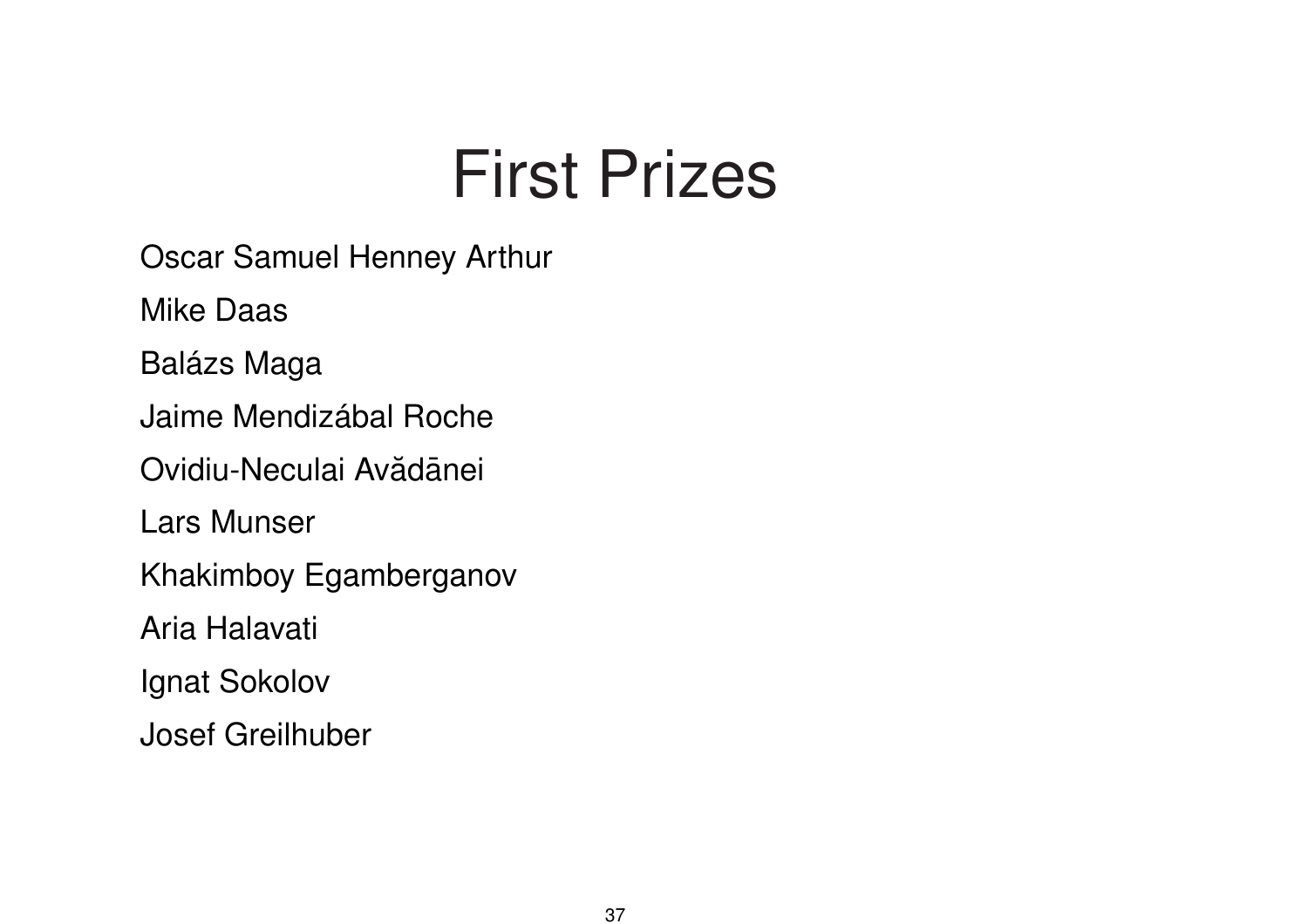Aleksii Volostnov Nikita Chernega Konrad Deka Levi Haunschmid Radovan Švarc Luis Crespo Amir Ali Moinfar Denys Pushkin Jakub Koncki Bas Verseveldt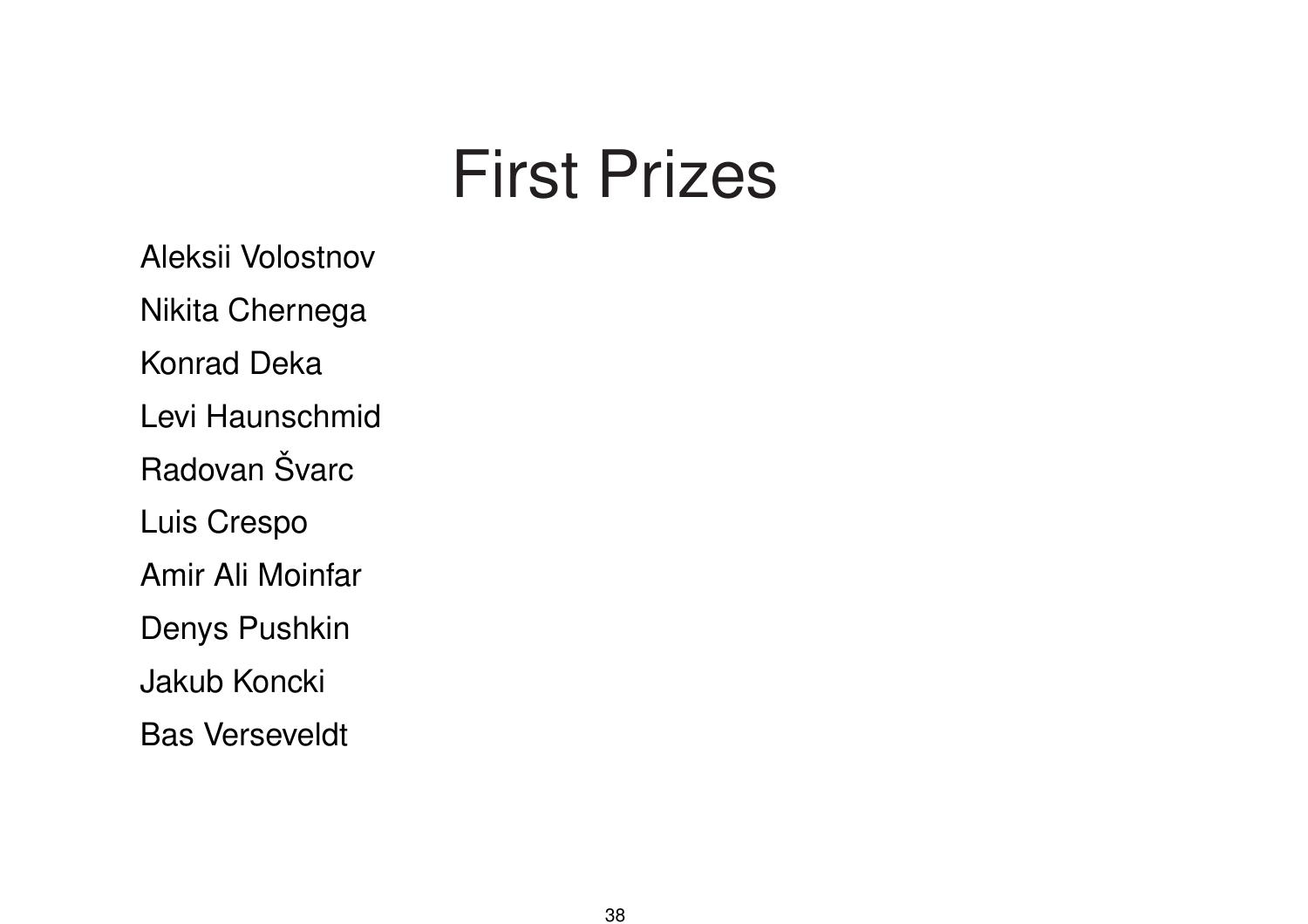Jeroen Huijben

Pim Spelier

Tamás Csernák

Aleksandr Golovanov

Gennady Korotkevich

Andrey Sergunin

Zsombor Fehér

Maksim Khabarov

Kamil Rychlewicz

Alireza Shavali Kohshor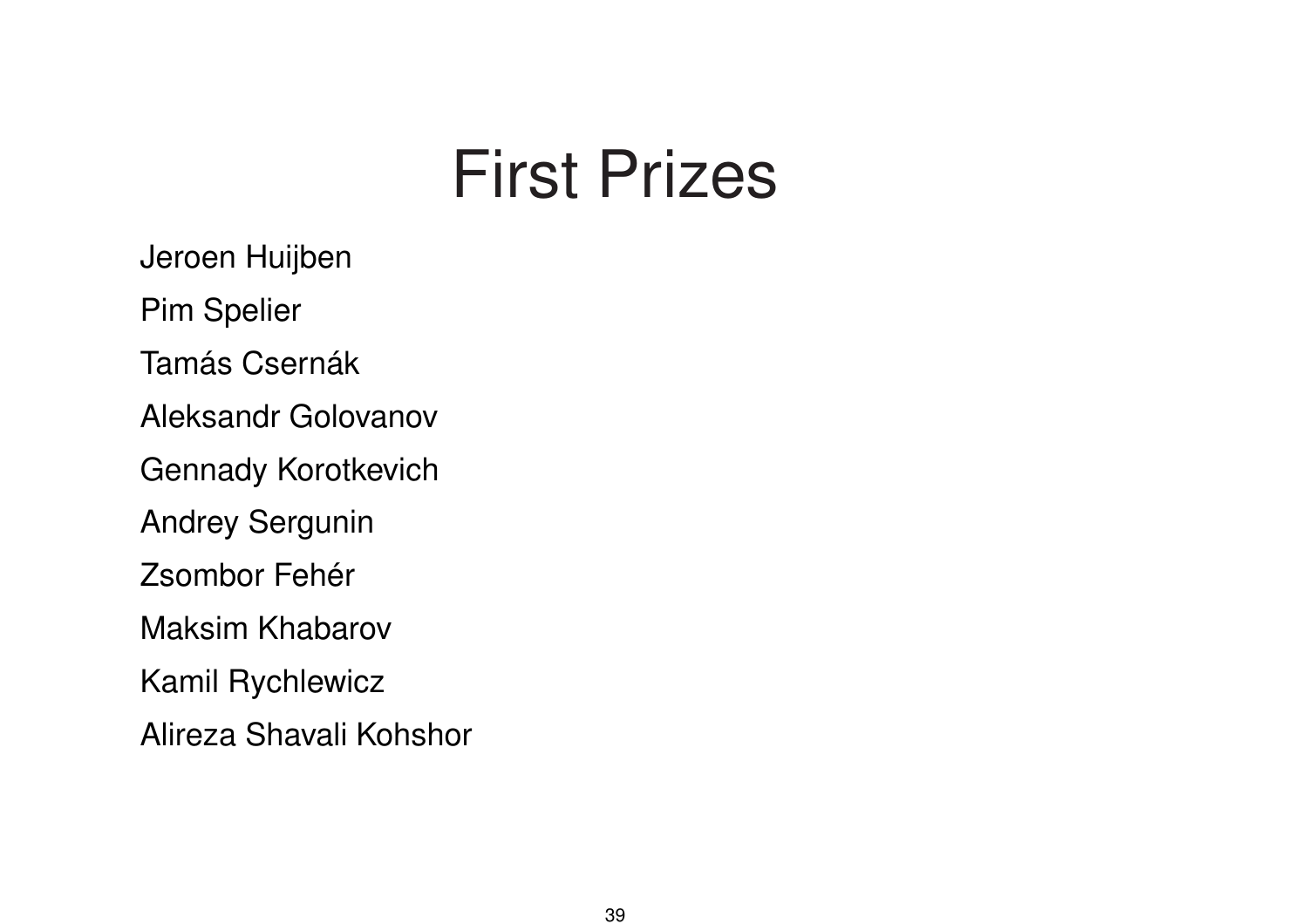Budimir Baev Albert Gevorgyan Liam Hanany Noam Ta Shma Nikita Gladkov Piotr Pawlak Martin Vodička

Ferdinand Wagner

Christian Bernert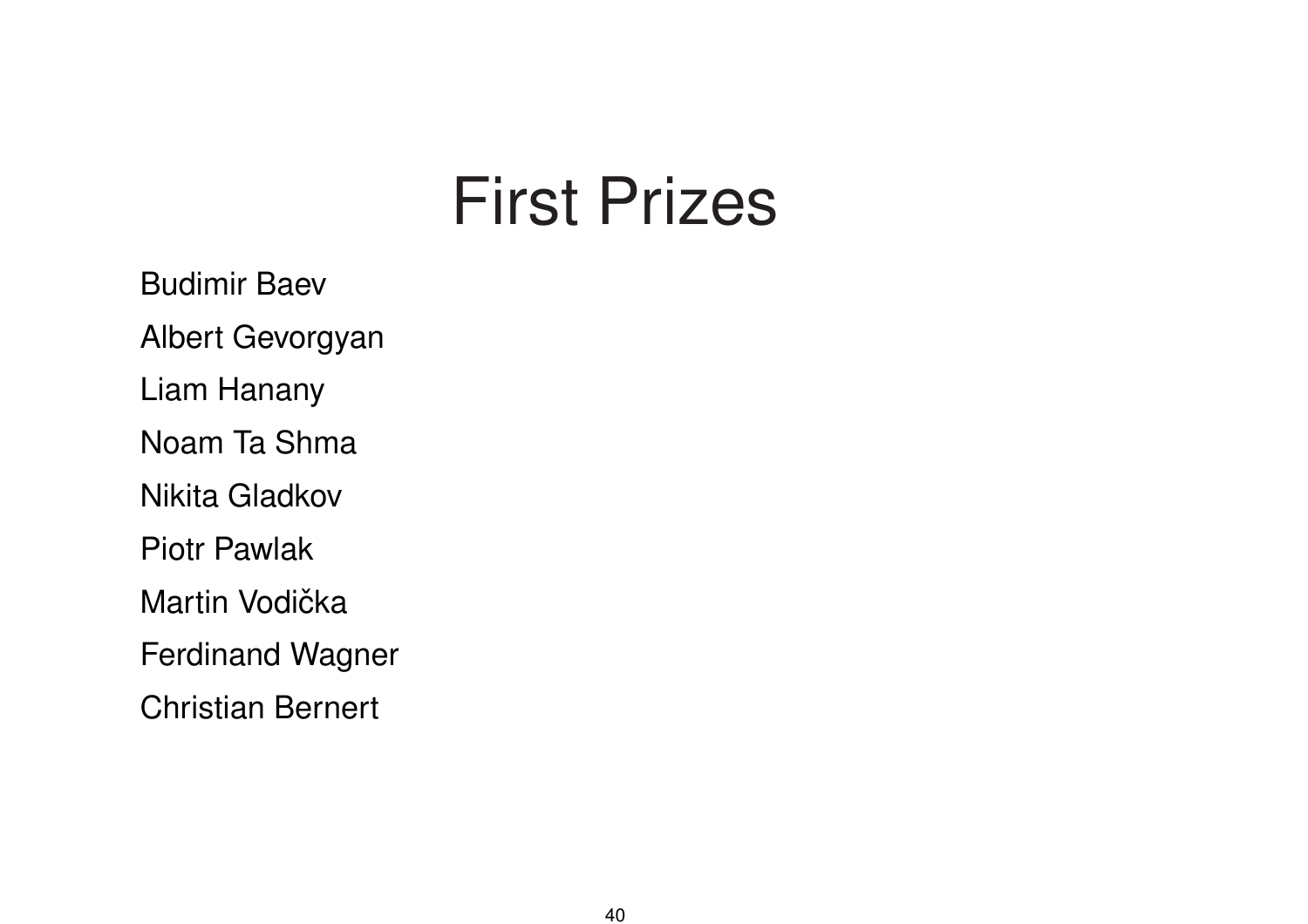Stanislav Ershov

Dmitry Krachun

Omri Nisan Solan

Ilya Losev

Nitzan Tur

Grzegorz Adamski

Zarko Randelovic

Jeroen Winkel

Maxim Didin

Damia Torres Latorre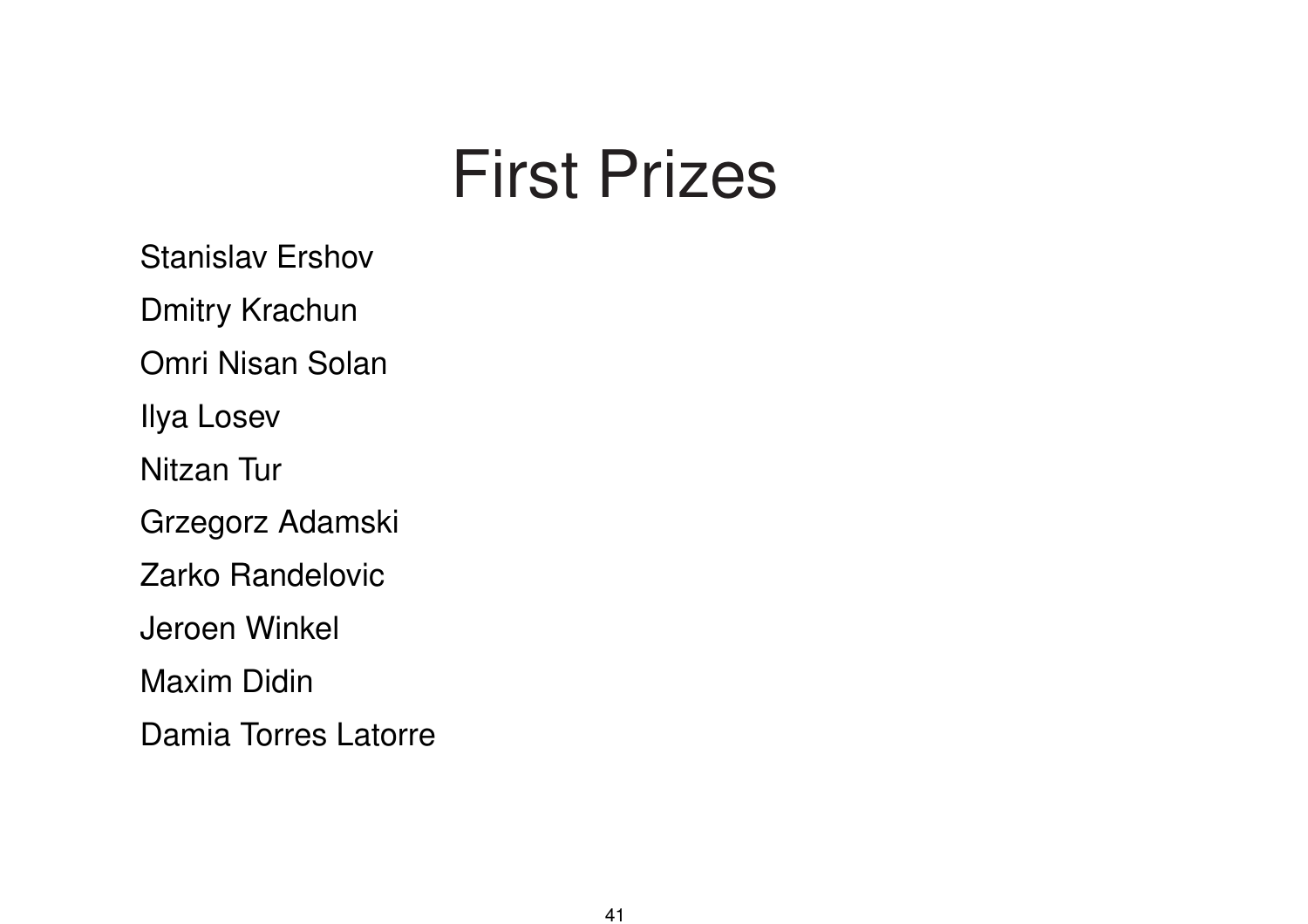#### Grand First Prizes

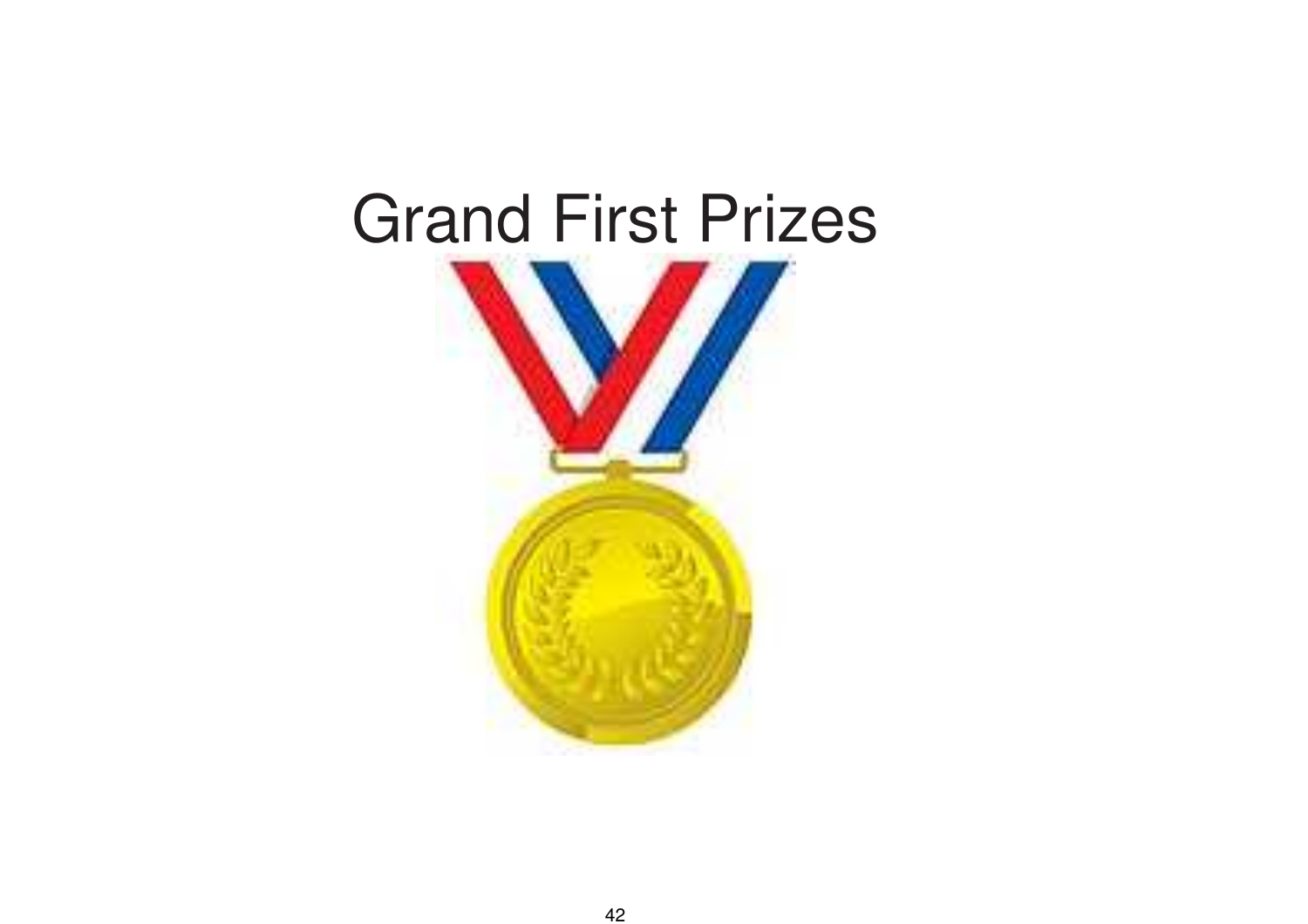# Grand First Prizes

Daniil Klyuev

Asael Mordechai Reiter

Amotz Oppenheim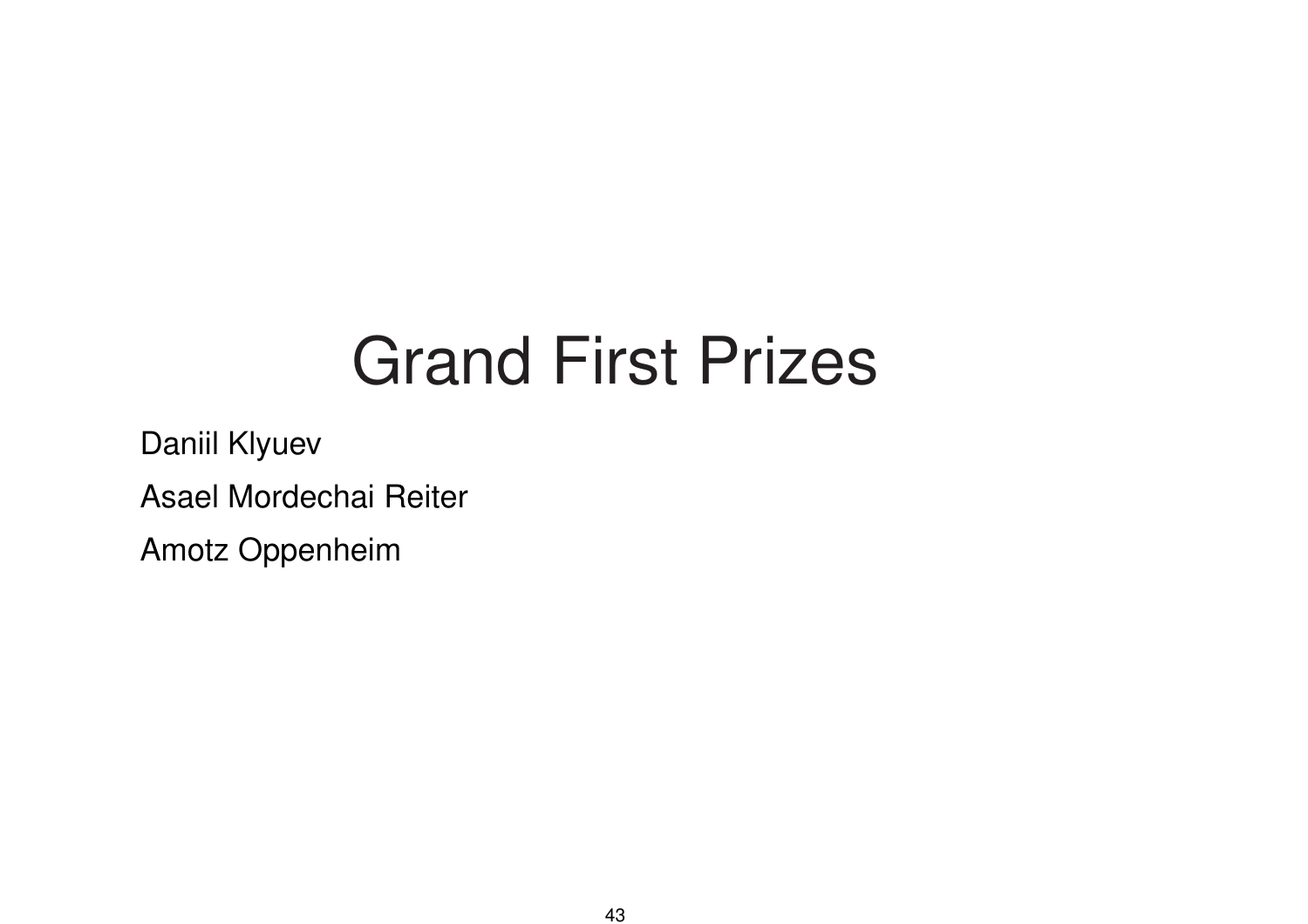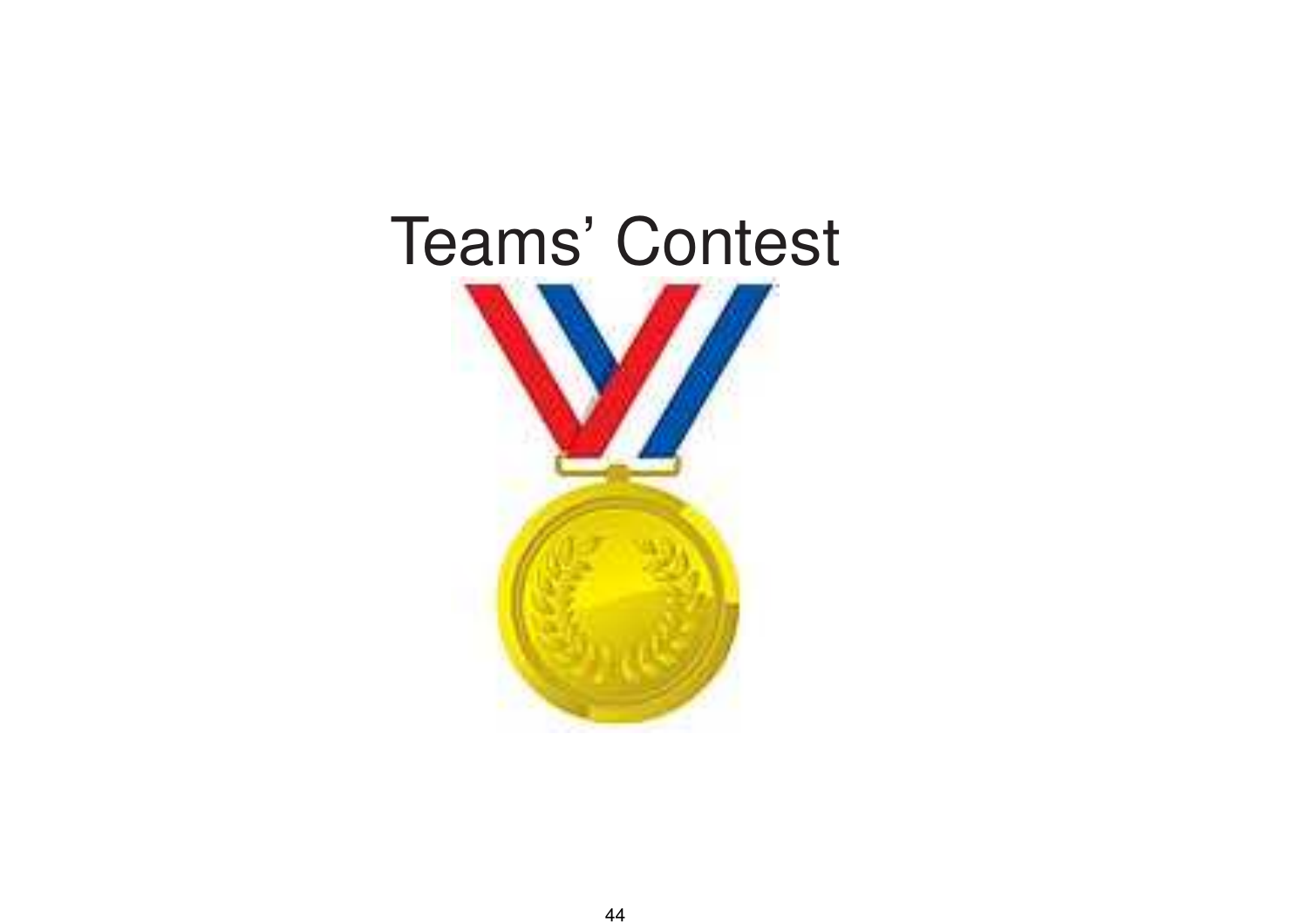# Teams' Contest

| 11. | <b>Utrecht University</b>                      | 206.17 points        |
|-----|------------------------------------------------|----------------------|
| 12. | Universiteit Leiden                            | 192.20 points        |
| 13. | <b>Radboud University Nijmegen</b>             | 192.00 points        |
| 14. | <b>University of Amsterdam</b>                 | 178.30 points        |
| 15. | University of Vienna                           | 174.40 points        |
| 16. | <b>Lomonosov Moscow State University</b>       | 174 20 points        |
| 17. | <b>Charles University</b>                      | <b>171.00 points</b> |
| 18. | Taras Shevchenko National University of Kyiv   | 168.75 points        |
| 19. | <b>ITMO University</b>                         | 163.80 points        |
| 20. | National and Kapodistrian University of Athens | 161.25 points        |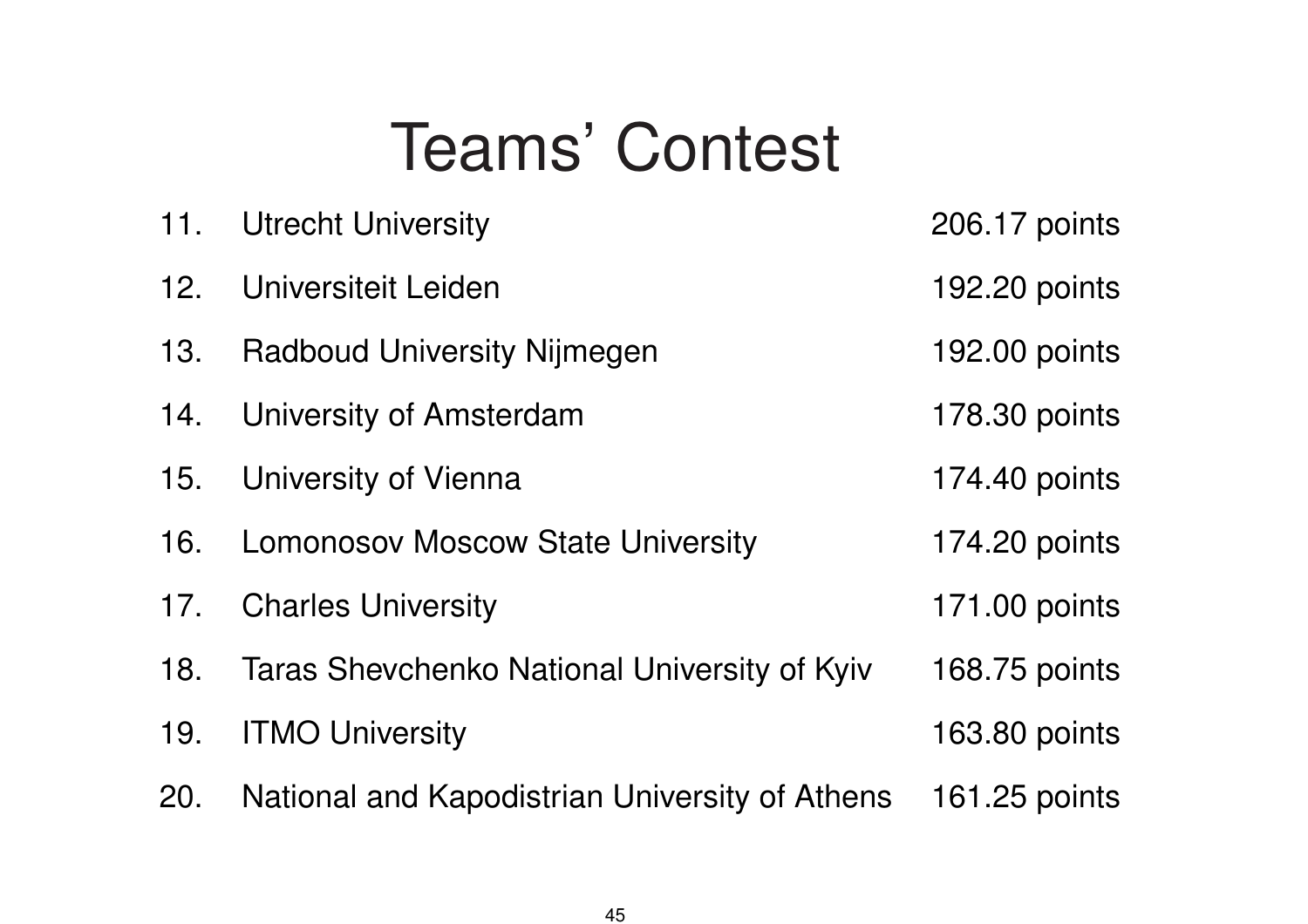# Teams' Contest

| $\mathbf 1$ . | <b>Israeli national team</b>               | 373.50 points |
|---------------|--------------------------------------------|---------------|
| 2.            | St. Petersburg State University            | 363.83 points |
| 3.            | Moscow Institute of Physics and Technology | 265.43 points |
| 4.            | Eötvös Loránd University                   | 233.20 points |
| 5.            | <b>Sharif University of Technology</b>     | 226.00 points |
| 6.            | <b>Warsaw University</b>                   | 218.25 points |
| 7.            | Universität Bonn                           | 212.17 points |
| 8.            | <b>BarcelonaTech</b>                       | 211.20 points |
| 9.            | <b>Yerevan State University</b>            | 210.75 points |
| 10.           | <b>Higher School of Economics</b>          | 210.33 points |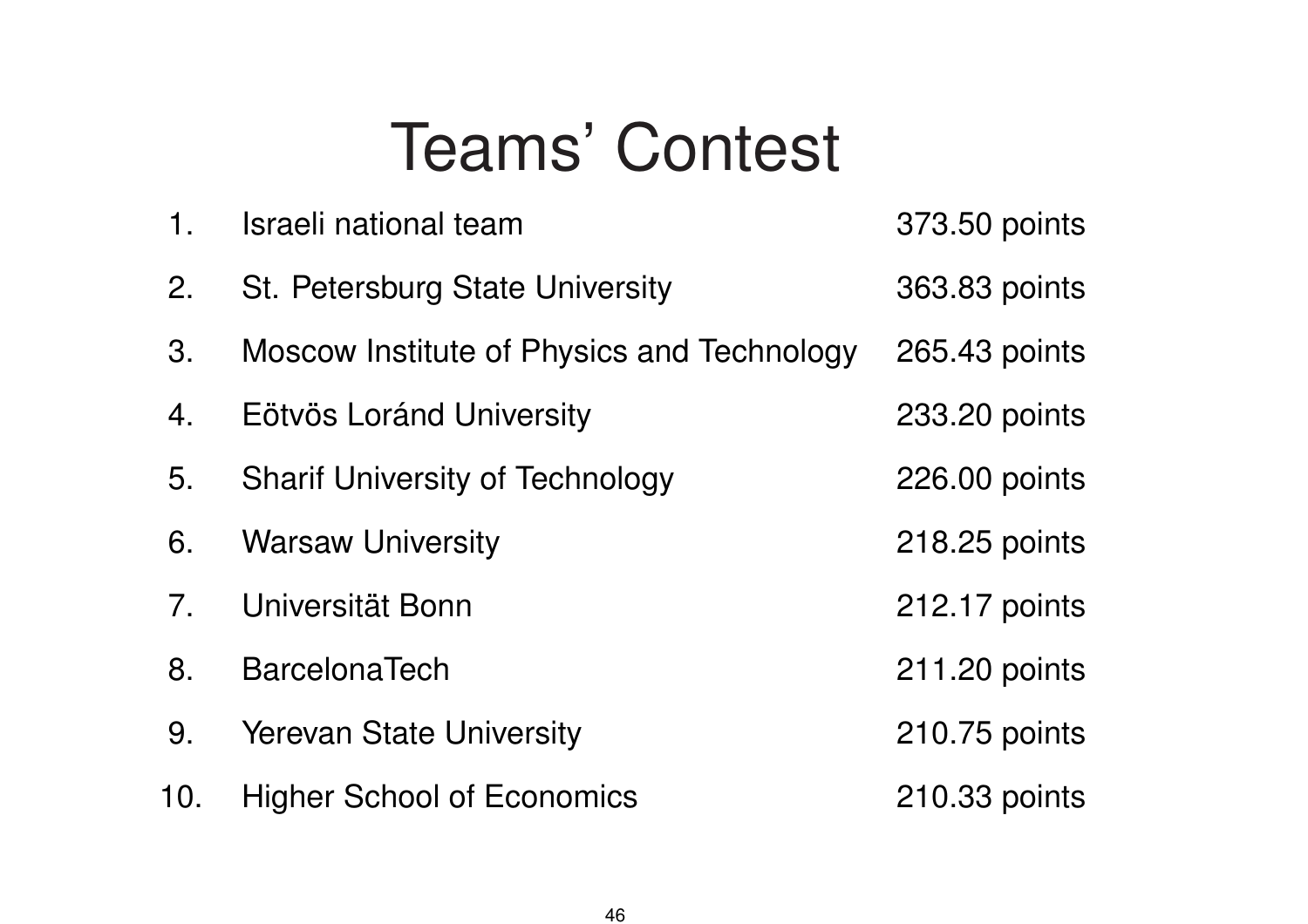# Ivan the Confessor

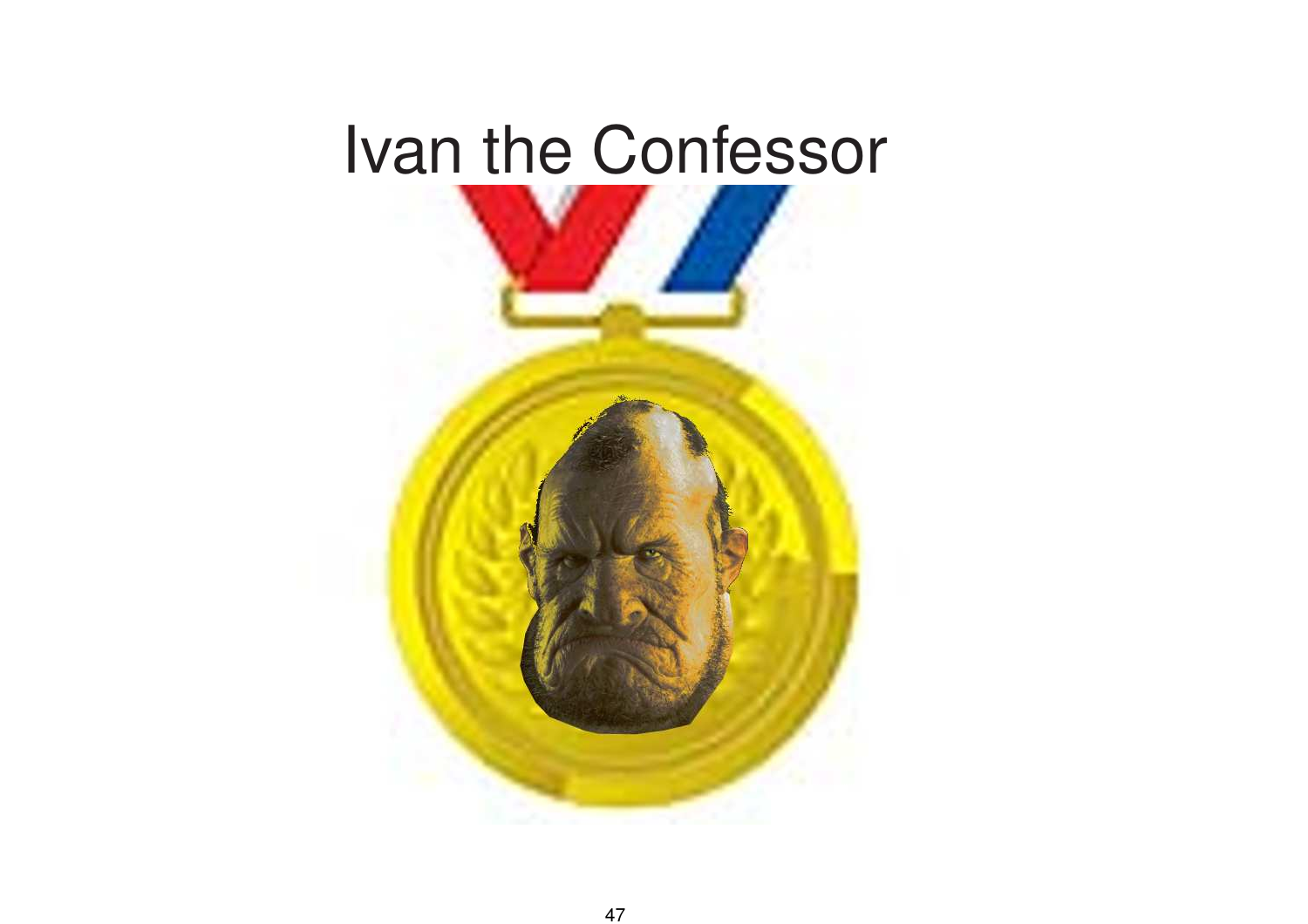#### Ivan the Confessor's Fair Play **Prize**

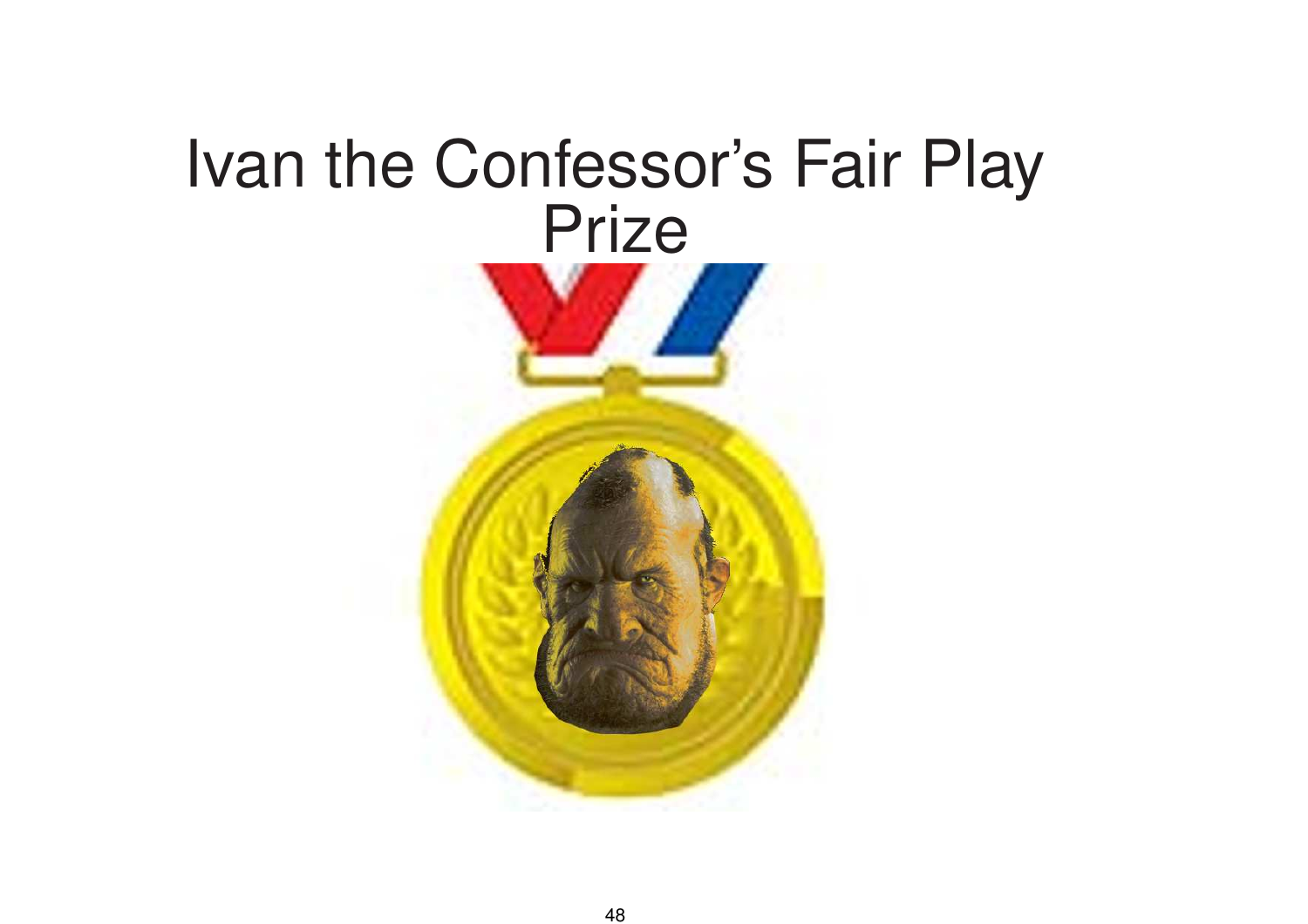#### Ivan the Confessor's Fair Play Prize

# Peter Súkeník

Comenius University, Bratislava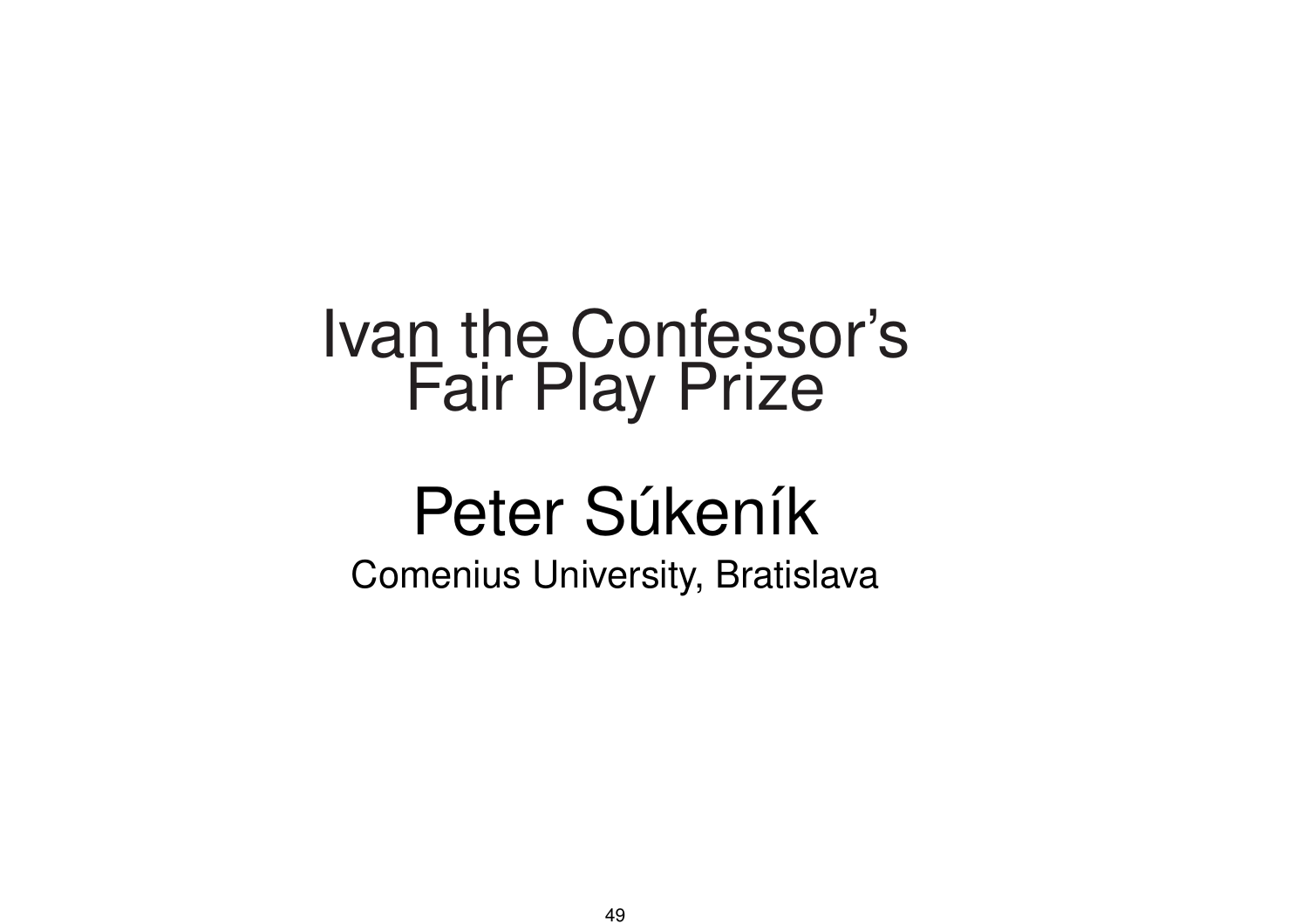#### Ivan the Confessor's Pichicateo Prizes

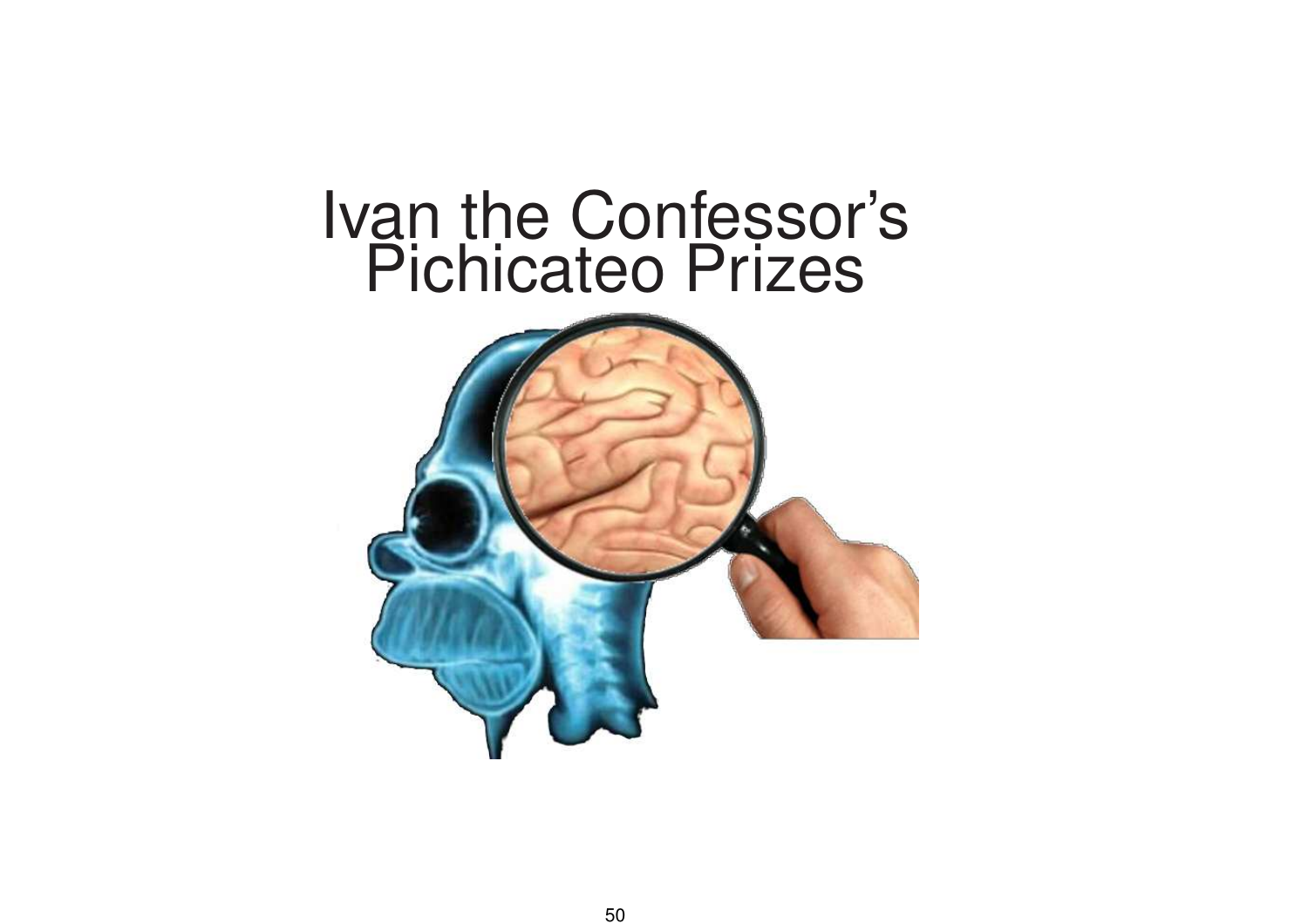#### Ivan the Confessor's Pichicateo Prizes

to the Most Efficient Team Leaders

Israeli national team  $+80$  points

St. Petersburg State University  $+61$  points

Moscow Institute of Physics and Technology +54 points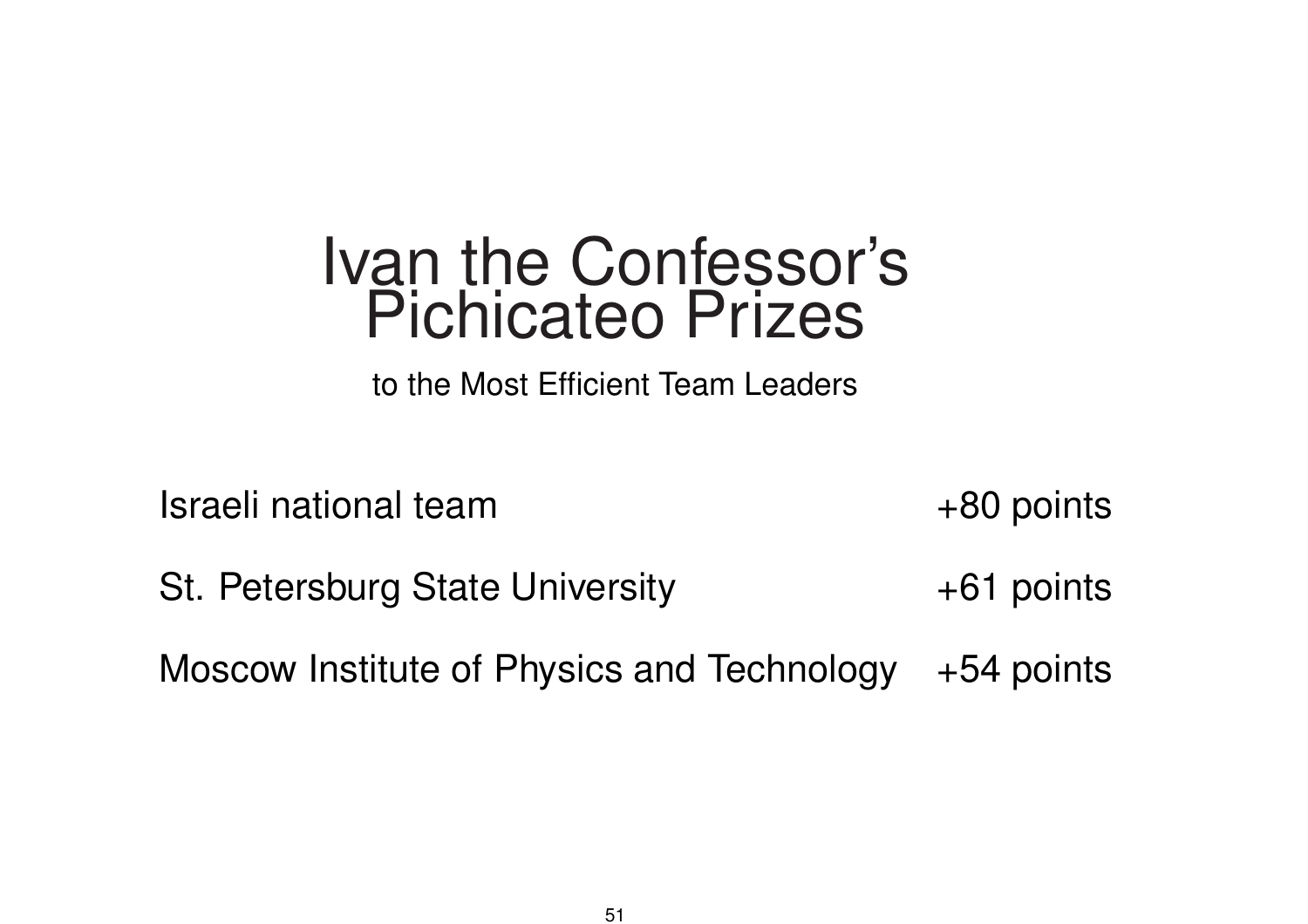# Congratulations